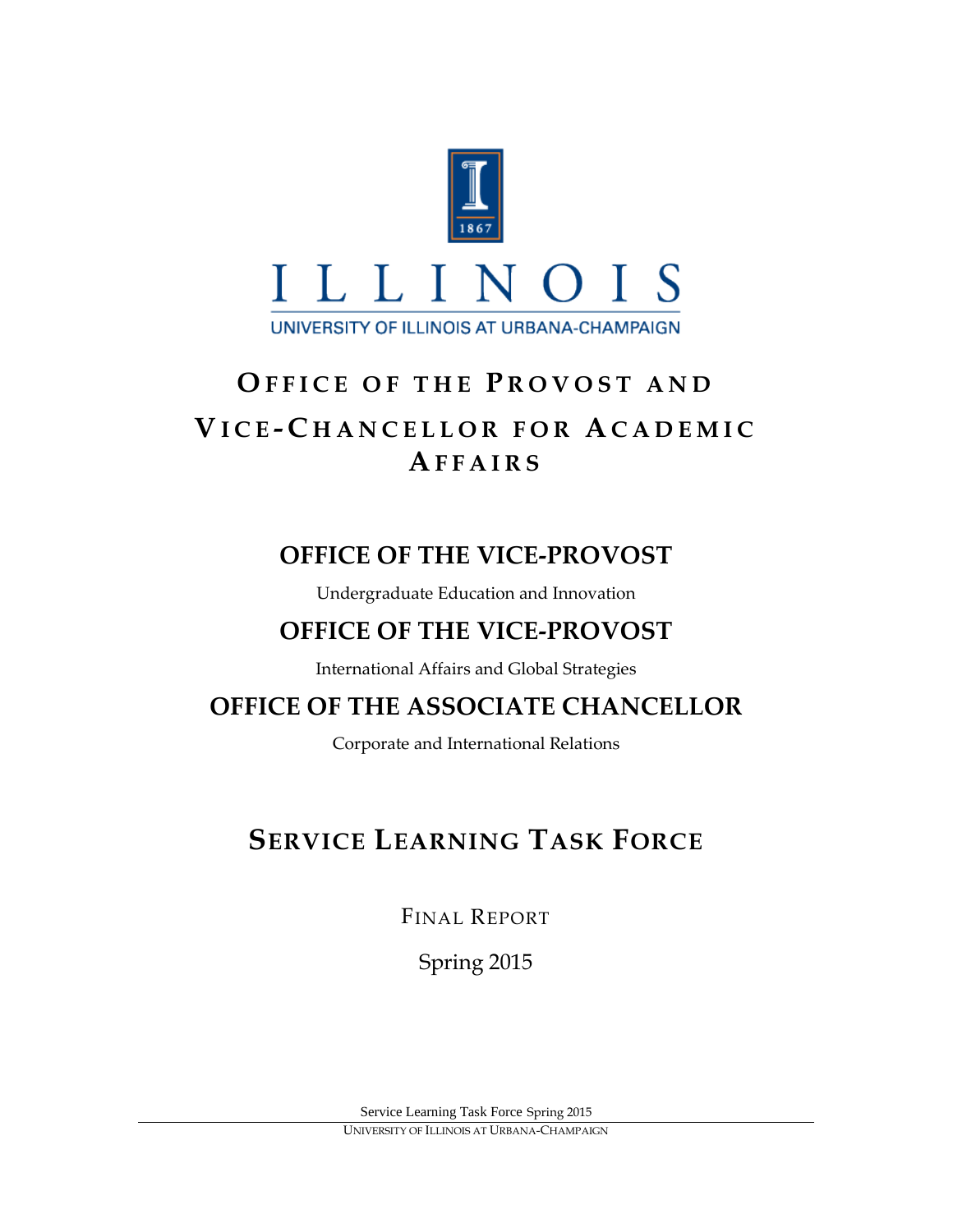| $\mathbf{L}$ |  |
|--------------|--|
| II.          |  |
| III.         |  |
| IV.          |  |
| $V_{\cdot}$  |  |
| VI.          |  |
| VII.         |  |
| VIII.        |  |
|              |  |
|              |  |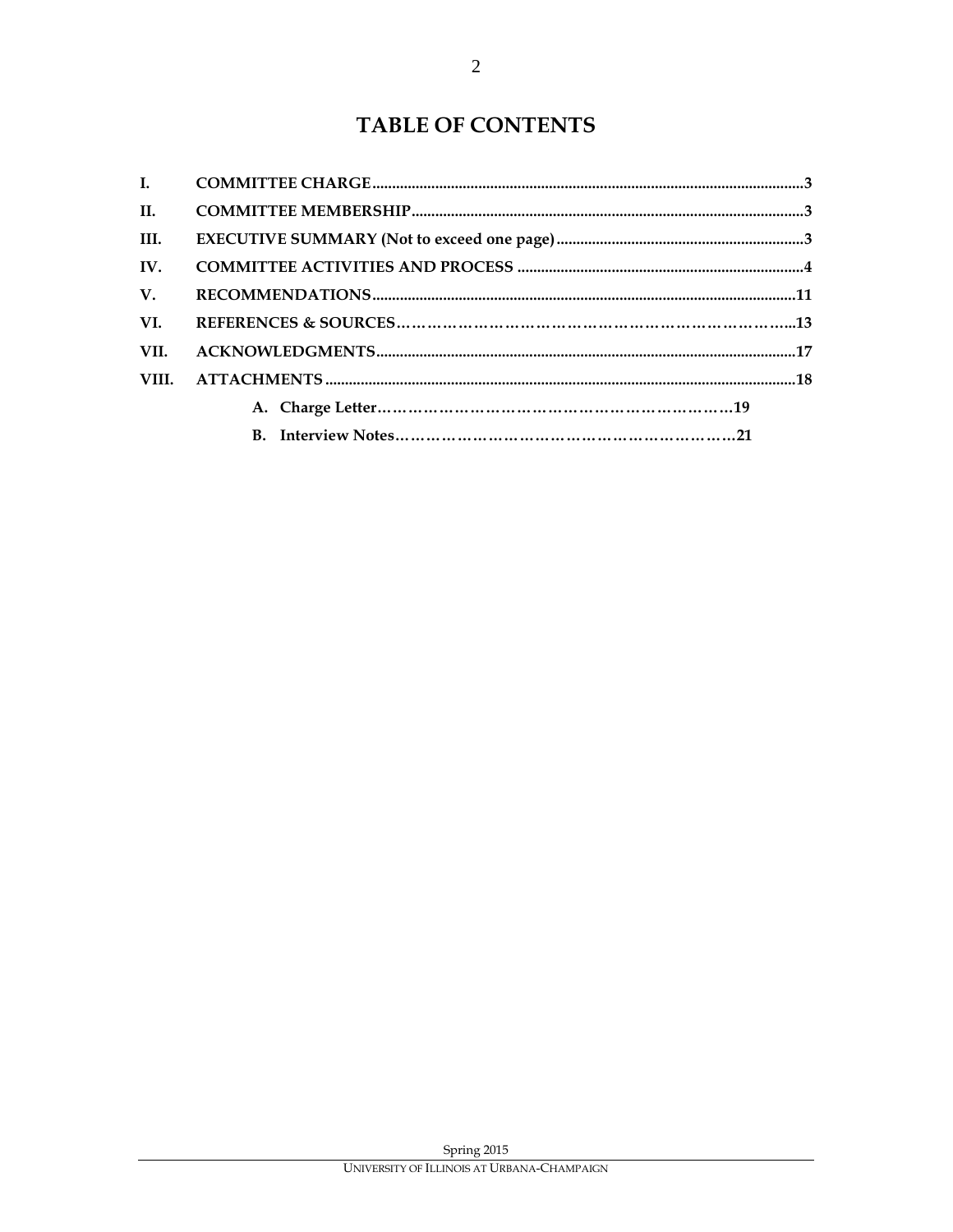# I. **Committee Charge:**

The task of the committee is to articulate the role of service learning in students' education and identify actions to improve the quality, number and value of service learning opportunities at the University of Illinois at Urbana-Champaign.

# II. **Committee Membership**:

Michael Andrejasich, Annie Abbot, Adam Heinz, Laurie Kramer, Bruce Litchfield, Benjamin Lough, Lisa Monda-Amaya, Enrique Rebolledo, Sarah Zehr

# **III. Executive Summary**

The benefits that service learning experiences provide students are manifold and far reaching. Students demonstrate an enhanced motivation for learning that service learning courses generate and they place high value on learning in an authentic context. There is abundant research, surveys and literature that testify to the added value service learning provided in higher education by true, mentored service learning experiences. When strongly tied to curriculum, service learning prepares students to translate disciplinary knowledge, research, and theory to real environments and populations, thereby facilitating their ability to solve critical societal problems while they acquire a range of professional and life skills.

In the "ready for careers" surveys conducted by the Association of American Colleges and Universities employers and student participants agreed that it was important to acquire applied and field based learning experiences along with knowledge in the liberal arts and sciences. Students emphasized the importance of working in communities "for and with" people from different backgrounds and cultures. Further "employers strongly endorse educational practices that involve students in active, effortful work—practices including collaborative problemsolving, internships, senior projects, and community engagements."<sup>19</sup>

In reviewing best practices the committee focused on those practices that elevate the institutional philosophy and mission of service learning, provide for faculty support and engagement, provide for student support and engagement and build and maintain relationships with community partners. Institutional approaches to supporting and promoting service learning, in both domestic and international contexts, are varied. At Illinois, the committee found that "best practices" exist at the unit and program level. For example Learning in Community (LINC) in the College of Engineering provides an excellent program that has all of the indicators of a best practice in student support and engagement *(page 7*). At departmental-disciplinary course level, excellent examples of service learning can be found across campus. Spanish, Music Education, Special Education, Social Work and Physics are but a few of the excellent community-based learning offerings that were identified by the Carnegie application survey. In working with community partners (*Page 8*), Action Research Illinois (ARI) had a long history as the East St. Louis Action Research Project (ESLARP) of developing and maintaining strong and sustained relationships with community partners. While this campus' Strategic Plan "Visioning Future Excellence" emphasizes the six critical societal challenges and a role for service learning (Goal II. Initiative a.ii. Transformative Learning Experiences), we fall short in the practices that reflect excellence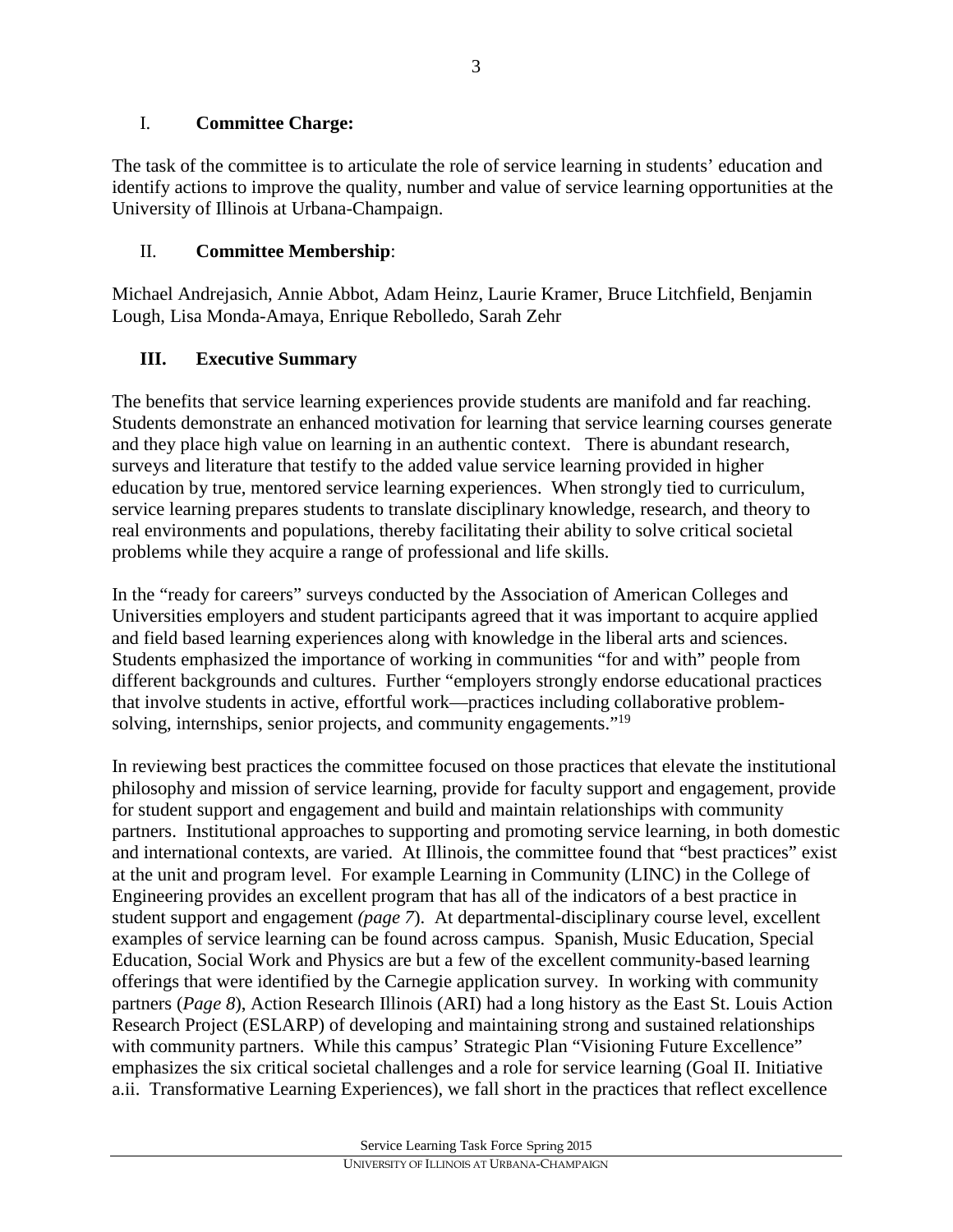in advancing the role of service learning in the intuitional mission (*page 5*) and supporting faculty (*page 6*).

While there are barriers to the development and implementation of service learning, they are surmountable as evidenced by the many institutions that have developed thriving programs. The first critical barrier is that service learning is not familiar to students, faculty, and administrators; it is generally not part of our educational experience. Second, initiation of service learning requires a substantial investment of time. Finally, the university is not organized to readily facilitate service learning. *However, in every case the barriers noted above also represent significant opportunities for students, faculty, administrators, and the wider community. The benefits of service learning far outweigh the perceived barriers.*

In order to most effectively and efficiently overcome these barriers, build on the opportunities and expand the benefits of service learning, t**he committee is in strong agreement that a centralized office for the administration and support of service learning activities is essential to achieving a high quality 21st Century undergraduate experience at this University.**

# IV. **COMMITTEE ACTIVITIES AND PROCESS**

The Committee divided into three working group to address the four components of the charge as outlined in the April 8, 2015 letter. Each working group conducted a literature search and reviewed the University of Illinois 2005 & 2009 CCTF and Strategic Plan recommendations as well as the 2008 & 2013 Carnegie applications. Finally a website review of the institutions on the US News & World Report list of institutions with "stellar examples of service learning" and a comparison of centrally-supported service learning centers on Big Ten campuses were conducted. The Committee discovered that all but Illinois and Rutgers provide some level of central support for service learning on their campuses. Rutgers has a central office for service learning abroad and supports community service through their office of Student Involvement, very similar to the Office of Volunteer Programs at Illinois. Committee members contacted and interviewed the directors of service learning centers at the University of Minnesota- Twin Cities, the University of Nebraska and The Ohio State University.

# **Defining Service Learning at Illinois**

The Committee found that it is essential that the campus works from a common definition of service learning. During the review of the 20 campus service learning centers, the 2002 definition of Service Learning (Community-Based Learning) from the National Commission on Service Learning had been adopted by half of the institutions.

"**Service-learning is a teaching and learning approach that integrates community service with academic study to enrich learning, teach civic responsibility, and strengthen communities"**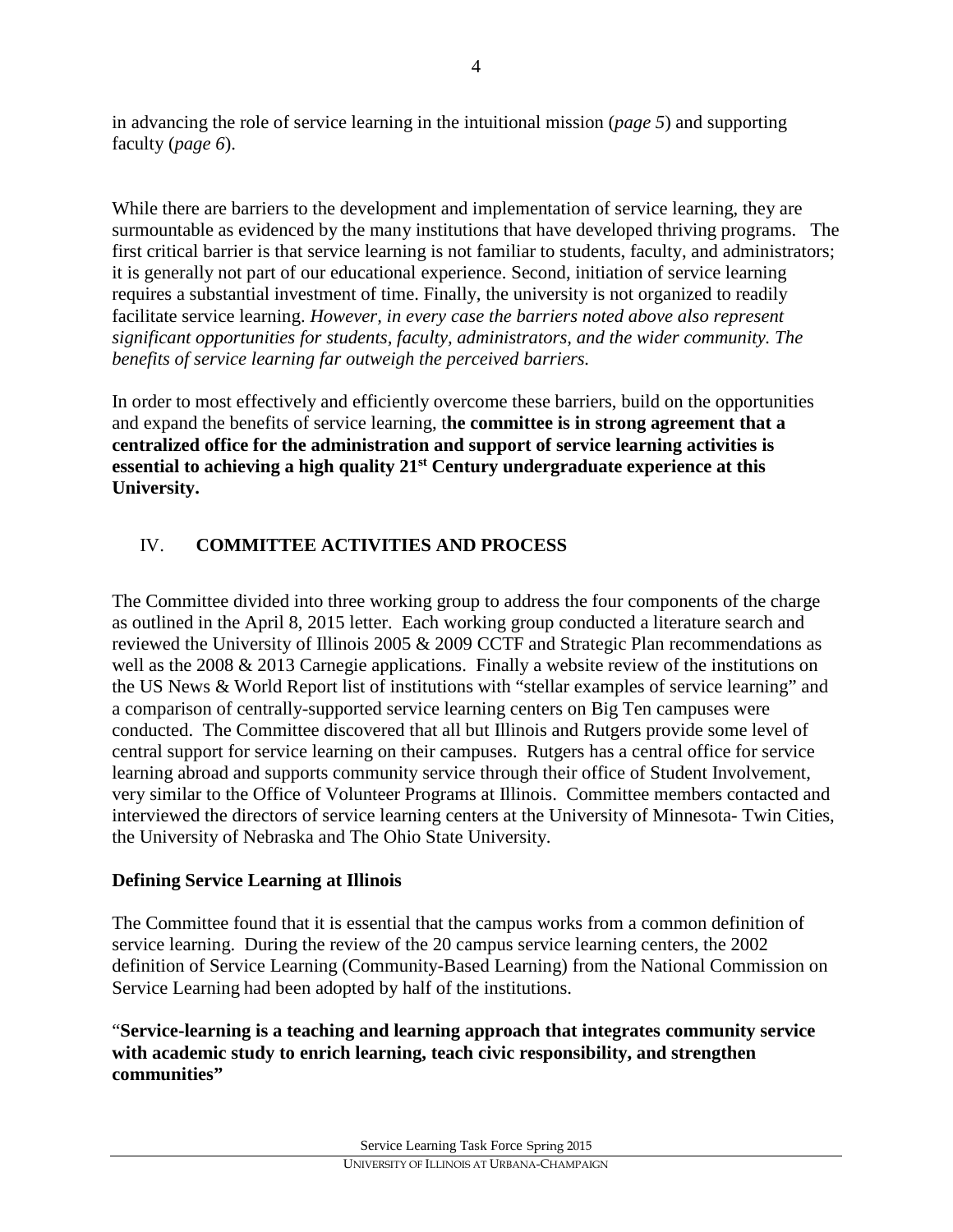The University of Wisconsin and Butler University are clear to describe the activities that are NOT considered to be service learning (e.g. volunteer activities). Penn State locates service learning in community-based environments as distinct from experiences in corporate or business environments. The University of Minnesota makes a similar distinction. The Ohio State University emphasizes that service learning "provides structured time for student reflection and connection of the service experience to learning".

The Ohio State University considers "service-learning to be a form of experiential education characterized by student participation in an organized service activity that:

- is connected to specific learning outcomes
- meets identified community needs
- provides structured time for student reflection and connection of the service experience to learning"

This definition at appealed to the committee because it makes clear that it's not simply a matter of having students work in a community, but their work must be carefully devised so that it addresses a real need in the community, while also providing a true learning experience, complete with the articulation of learning outcomes and student reflection. Faculty and /or professional supervision must be part of the experiential learning process to both ensure that students achieve the stated learning outcomes and that the needs and interests of community partners are well respected. Furthermore, students must be equipped with the ethical, legal, and professional knowledge and skills that will enable them to contribute to the community organization in a meaningful, ethical, and culturally competent ways. We propose that the University of Illinois adopt this definition of service learning.

# **Task #1: Summarize the main benefits of service learning to students, and connect those benefits to the characteristics of the most effective service learning courses and experiences**

# **Benefits to Students**

.

- Enhanced professional development  $1,2$
- Increased sense of civic responsibility, and increased civic engagement  $3,4$ ; enhanced commitment to service<sup>2</sup>
- Greater sense of efficacy; stronger beliefs that one can make a difference in the world  $3$
- Greater knowledge and skills in the following areas:  $3,5,6$ 
	- o Conducting research
	- o Communication
	- o Critical thinking; defining solutions and solving problems
	- o Analyzing community and organizational needs and assets
	- o Planning and executing projects in practice
	- o Identifying and mobilizing tangible resources
	- o Enhanced teamwork and leadership capacity
	- o Intercultural competence and language skills (international service learning)
- Greater understanding and respect for diversity and marginalized populations  $2,4,6$ . If an international experience, greater respect for cultural diversity  $<sup>7</sup>$ </sup>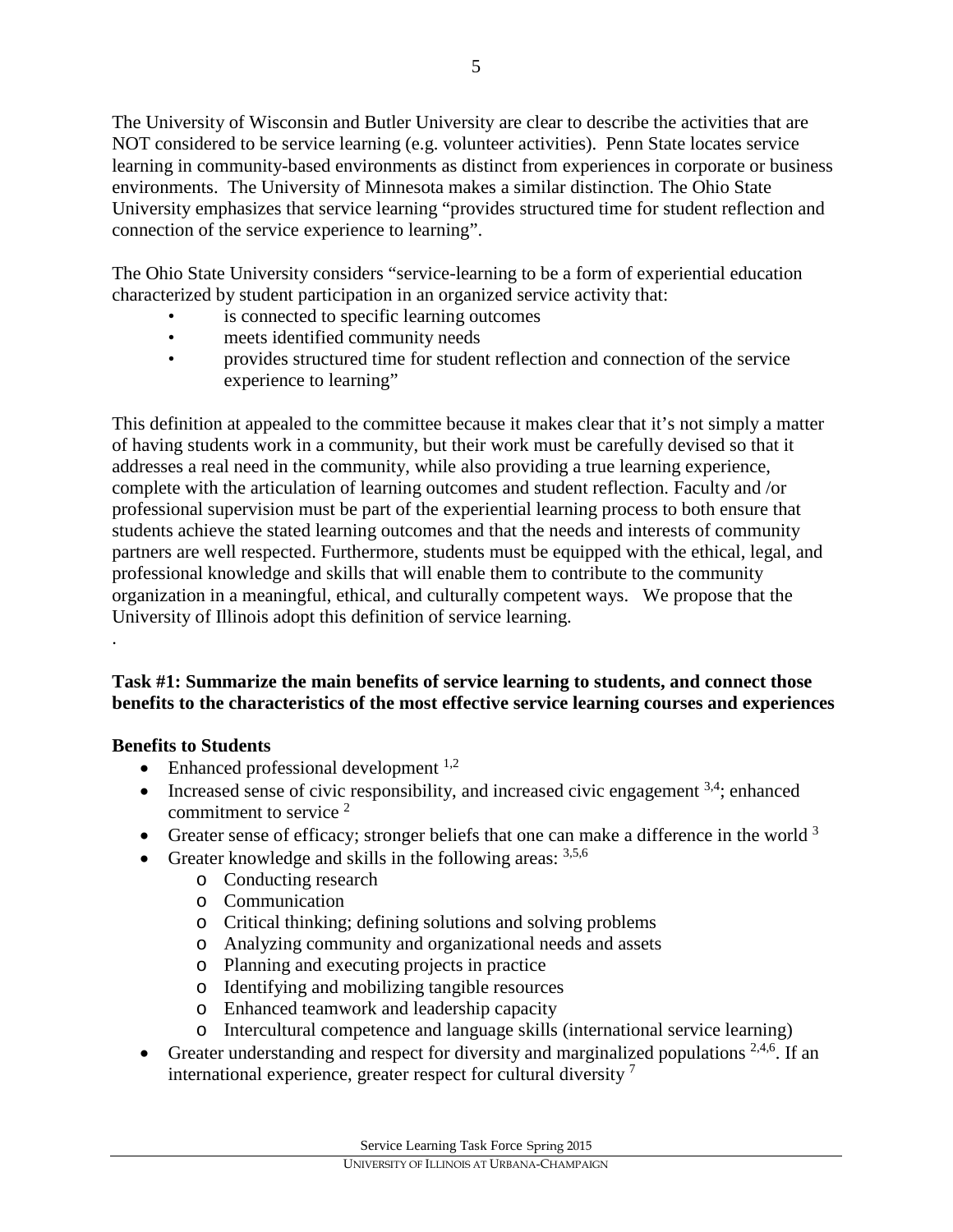- Heightened understanding of social and environmental issues, and a greater interest in wider community needs  $^{2,3}$
- More positive attitudes toward school and education and higher academic performance 3,5,8
- Higher internalized ethical and moral standards  $8,9$
- Positive service learning experiences enhance the understanding of academic course materials  $10$

The following student comments, collected as part of Action Research Illinois (ARI) servicelearning program evaluation, illustrate the effect service learning has had on their overall educational experience:

*"Although different from my original expectations,… it has turned out to be one of the most meaningful experiences that I have had in my life … [and] has also allowed me to find new outlets for community service that I am passionate about, which will forever impact how I think and act when living in any community." 1(p18).*

*"This kind of class has restored some of my faith in academia, which has been too focused on serving itself and teaching things from textbooks only … Getting practical experience within the community is something I needed in before my senior year.*" <sup>*1(p18)*.</sup>

### **Practice characteristics of effective service learning courses and experiences**

The following characteristics have all been associated with better student outcomes across a variety of outcome categories: 3,4,11

- Strong linkages between service and academic curriculum
- Incorporation of student voices in the learning process.
- Greater community involvement in all phases of service learning
- Structured or guided reflection
- Individual placements encourage more intense student-community interaction, but require more resources. Group placements offer increased community service but may inhibit the development of relationships with community partners and reduce some outcomes. Groups placements also decrease opportunity for students to learn language and cultural competencies, if the placements are international.<sup>7</sup>

\*Additional benefits of service learning to the faculty, community, and the institution are not covered but their description lies beyond the scope of this review 1,2,7

**Task #2: Identify best practices for the development and implementation of service learning courses and extramural service activities that provide value to students, faculty, the university and communities they aim to serve**

### **Effective practices for the institutional philosophy and mission of service learning as derived from our review of the literature and conversations with peer institutions**: 12–18

• The institution has adopted a formal and accepted definition for high quality service-learning that is used consistently to operationalize many aspects of service learning on campus.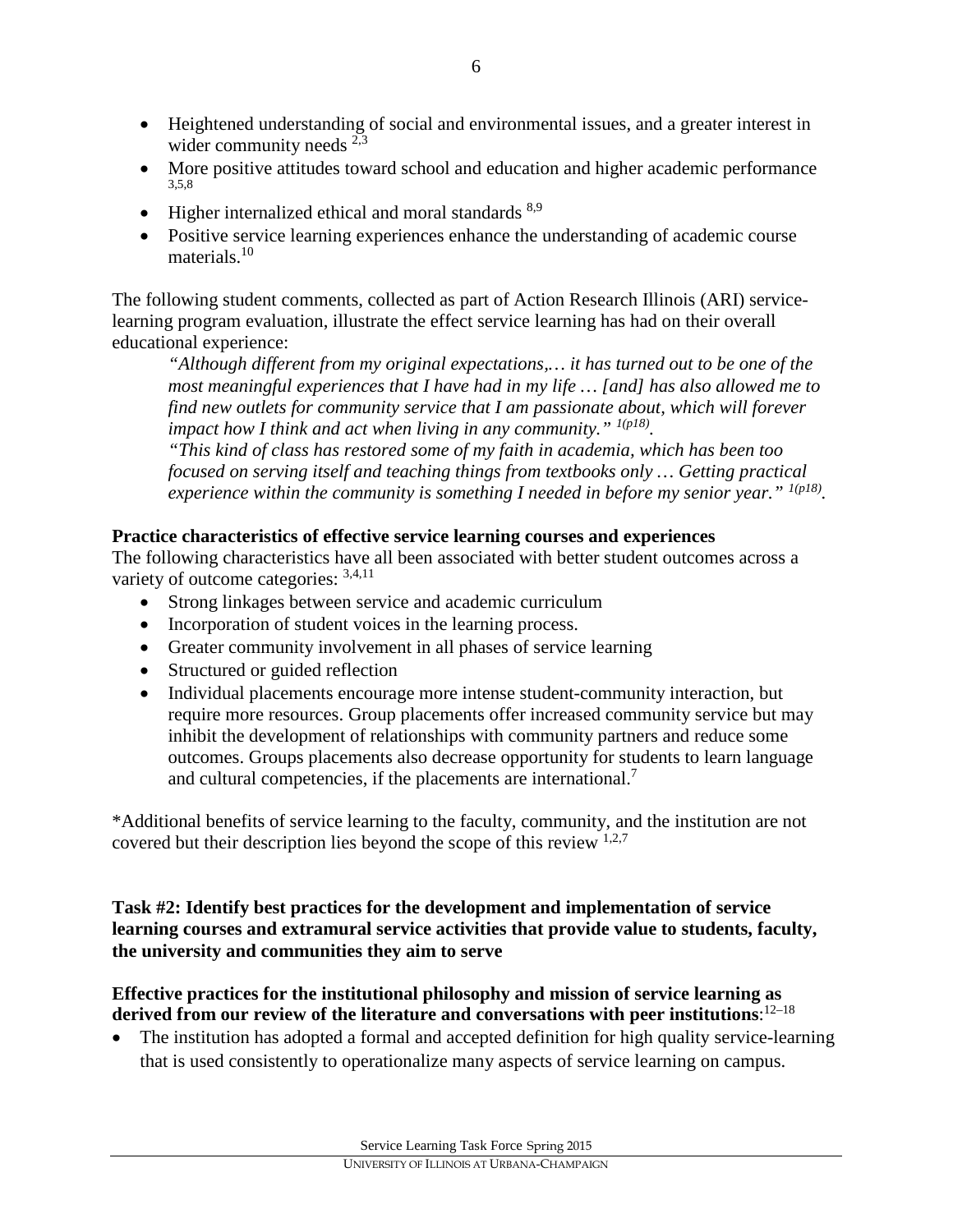- Service learning is part of the official campus strategic plan, including both short-term and long-term institutionalization goals. It is considered part of the primary mission of the institution and is tied formally and purposefully to other important and high profile efforts on campus.
- Service learning courses are listed in bulletins, schedule of classes, and course descriptions.
- Administrators demonstrate that they value service learning by dedicating human and financial resources to support the integration of service learning opportunities across campus (technical assistance, monetary incentives, and recognition). "Hardline budget commitments" of institutional funding is required for effective institutionalization of service-learning (as opposed to sole reliance on external grant support). Several institutions with effective service learning programs have a separate support unit or center focused on service learning and/or community engagement. $<sup>1</sup>$  $<sup>1</sup>$  $<sup>1</sup>$ </sup>
- Service learning courses and engagement is celebrated at the campus level in publications, receptions/ceremonies, recognition programs, etc.
- Service learning is included in institutional assessments. Data is collected on the number of courses, number of faculty teaching service learning courses, number of students enrolled, and number of agency partnerships.
- The university sponsors regional or national conferences on service learning and/or arranges campus speakers and forums on service learning.

# **Effective practices for faculty support and engagement:** 12–14,16,17

- A critical mass of faculty members can articulate what service learning is, and participate as instructors and/or supporters.
- An influential group of faculty and staff serves as leaders or advocates for advancing service learning throughout the campus.
- Faculty involved in service learning receive public recognition for their service. Service learning is prioritized in hiring decisions, and is fairly represented in the promotion and tenure process for faculty.
- Faculty have access to necessary training to prepare them to effectively develop, teach and implement service learning courses or modules, including development workshops, and faculty-peer mentoring opportunities.
- Funds are available to incentivize faculty expansion of service-learning, and to promote the development of general education and interdisciplinary service-learning courses.
- Faculty accomplishments with service learning are publicized; a teaching award for faculty who offer service learning courses is offered.
- •

 $\overline{\phantom{a}}$ 

<span id="page-6-0"></span><sup>&</sup>lt;sup>1</sup> Research with 179 academics from diverse universities found key factors associated with the institutionalization of service-learning required a centralized office devoted to service-learning and a reporting structure under a chief academic officer (provost, academic dean, or chancellor's office -- as opposed to student affairs office or other alternatives). (Bringle and Hatcher 2000).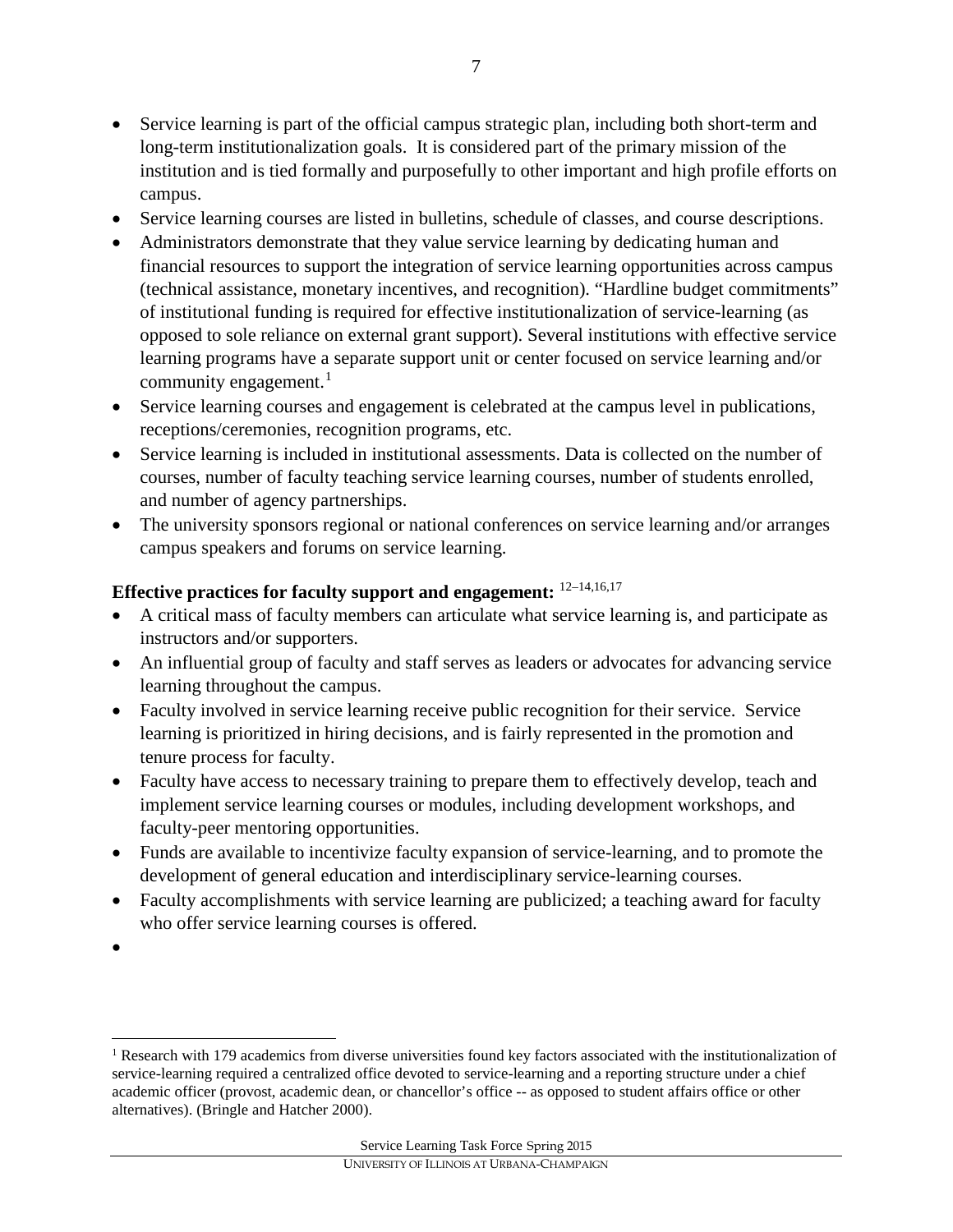### **Effective practices for student support and engagement:** 12,13

- A critical mass of discipline-specific and interdisciplinary service learning opportunities are available to students across the campus.
- Campus-wide mechanisms exist to make students aware of service learning opportunities, and to encourage students to participate in these opportunities.
- Student accomplishments with service learning are publicized; student service-learning awards are offered.
- Students are included in service learning planning groups and advisory committees.
- Students have access to service learning scholarships and opportunities for service learning course assistantships and site coordination.
- A service-learning minor or certificate program is available to students.

## **Effective practices for community partners:** 12,13,18

- Representatives from vetted community agencies are welcomed and encouraged to serve as advocates for expanding service learning opportunities on the campus.
- Community partners are aware of and invited to provide input into developing campus goals related to service learning.
- Both campus and community partners are aware of each other's needs, agree on the general goals for service learning, and commit to addressing both parties' needs in a mutually beneficial way. Service learning is understood as an interdependent partnership between the institution and the community agencies.
- Community partners are well aware of the differences between service learning and volunteering, and understand their role as co-educators.
- Resources are available for site-based community coordinators
- The university has a policies and procedures manual about service learning educational programs that define respective roles and responsibilities and that can be shared with community partners.
- Community agency personnel are included in course design and implementation of service learning courses, and when appropriate have a mechanism to team-teach courses.
- Community agencies are publically recognized for their participation and partnerships.
- A system is in place to monitor the training and supervision of students at the agency.

#### **Task #3. Identify barriers to the development and implementation of service learning courses or other experiences, and recommend ways to overcome or reduce those barriers. Please consider both factors internal to campus and the relationships between campus units and external organizations.**

A significant barrier is that most students, faculty, and administrators have not experienced service learning as part of their own education and may lack an appreciation of its true potential for accelerating and enriching student learning. As a result, service learning needs to be defined, benefits need to be explained, and best practices need to be articulated campus wide.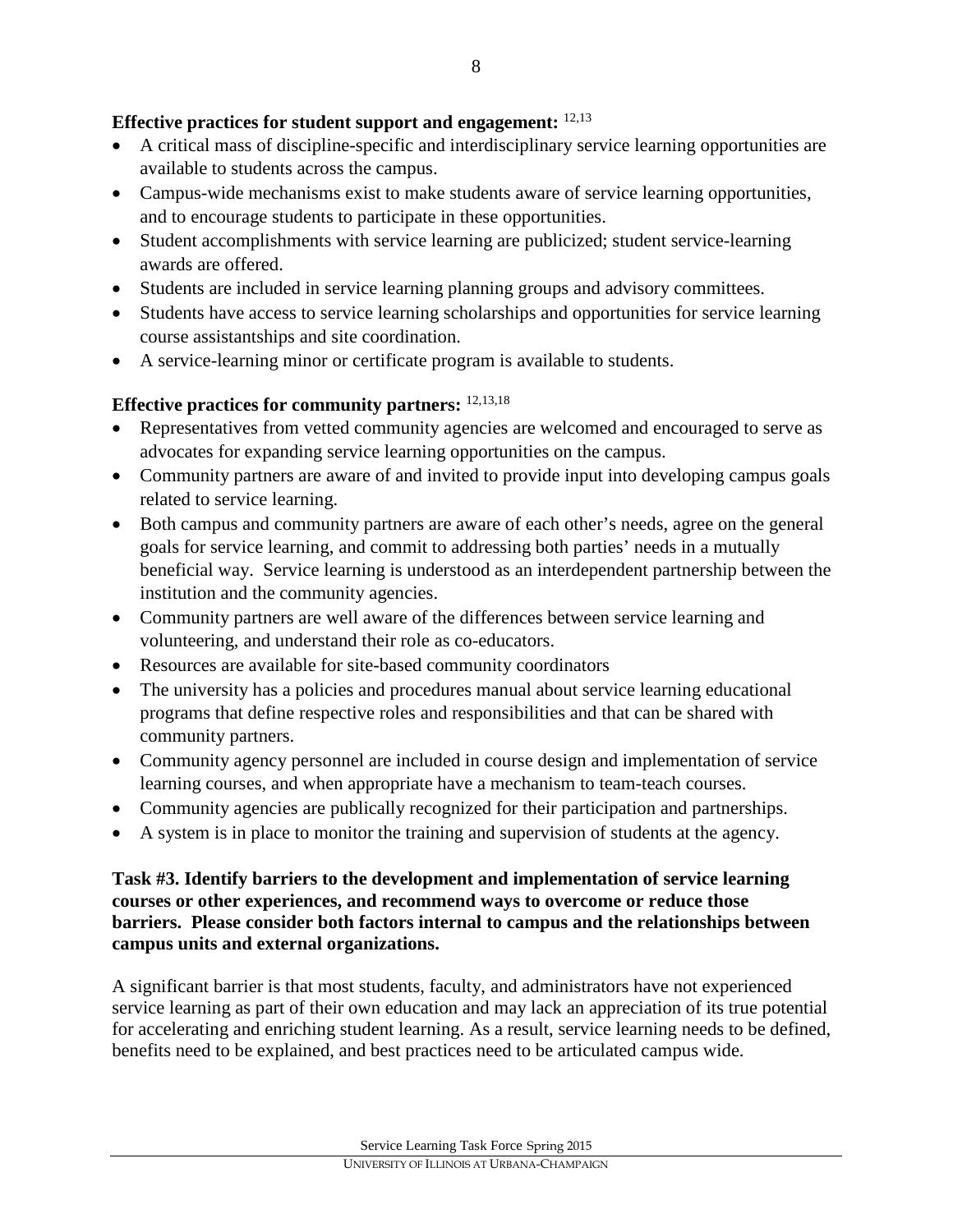- Students need to be convinced to take greater advantage of service learning courses, and they need to learn how to learn in this new environment. *However, part of our mission is to help students learn how to learn. Learning by doing is a life-long skill that will serve students well in their careers. Once educated about service learning, students quickly come to embrace and defend service learning as their most valuable educational experiences, not only academically, but also professionally.*
- Opportunities for service learning need to be expanded, especially for students in particular majors that have historically lacked sufficient offerings, or spaces within those offerings. *With new models of undergraduate education emerging on our campus, units may discover new ways to incorporate service learning into their foundational or capstone courses that propel student learning.*
- Faculty need to be encouraged to use service learning as an instructional tool. In addition to believing that they lack the skills necessary to teach a service learning course, faculty may decline opportunities to teach these courses because they are perceived as time consuming, and are concerned with risks associated with placing students in communitybased organizations or learning experiences. *However, once tried many faculty enjoy the pedagogy and the ancillary benefits of connecting with outside communities. Public engagement can also be a highly valuable source of research topics and a context for innovation.*
- Administrators need to be convinced of the value of supporting service learning. *However, once mutually beneficial experiences accrue, there are a variety of important returns on investment.*
- Initiation of service learning can require significant investments of time from both the university and public participants. Most models involve developing a relationship with a community organization. Faculty and students get out of the classroom, and one or more representatives of the organization must be available to serve as a liaison to faculty and students. *However, part of the benefit from experiential learning comes from developing relationships with others who know things you have not yet learned and who work in situations that you have not yet experienced. Their perspective is highly valuable and otherwise difficult to simulate in a traditional classroom.*
- Leaving campus and interacting with external organizations can present legal issues, risks, and ethical dilemmas. *However, those dilemmas are opportunities for experiential and translational learning that are otherwise difficult to teach.*
- Teaching via service learning deviates from traditional means that are established in the promotion and tenure process. Early career faculty using service learning may be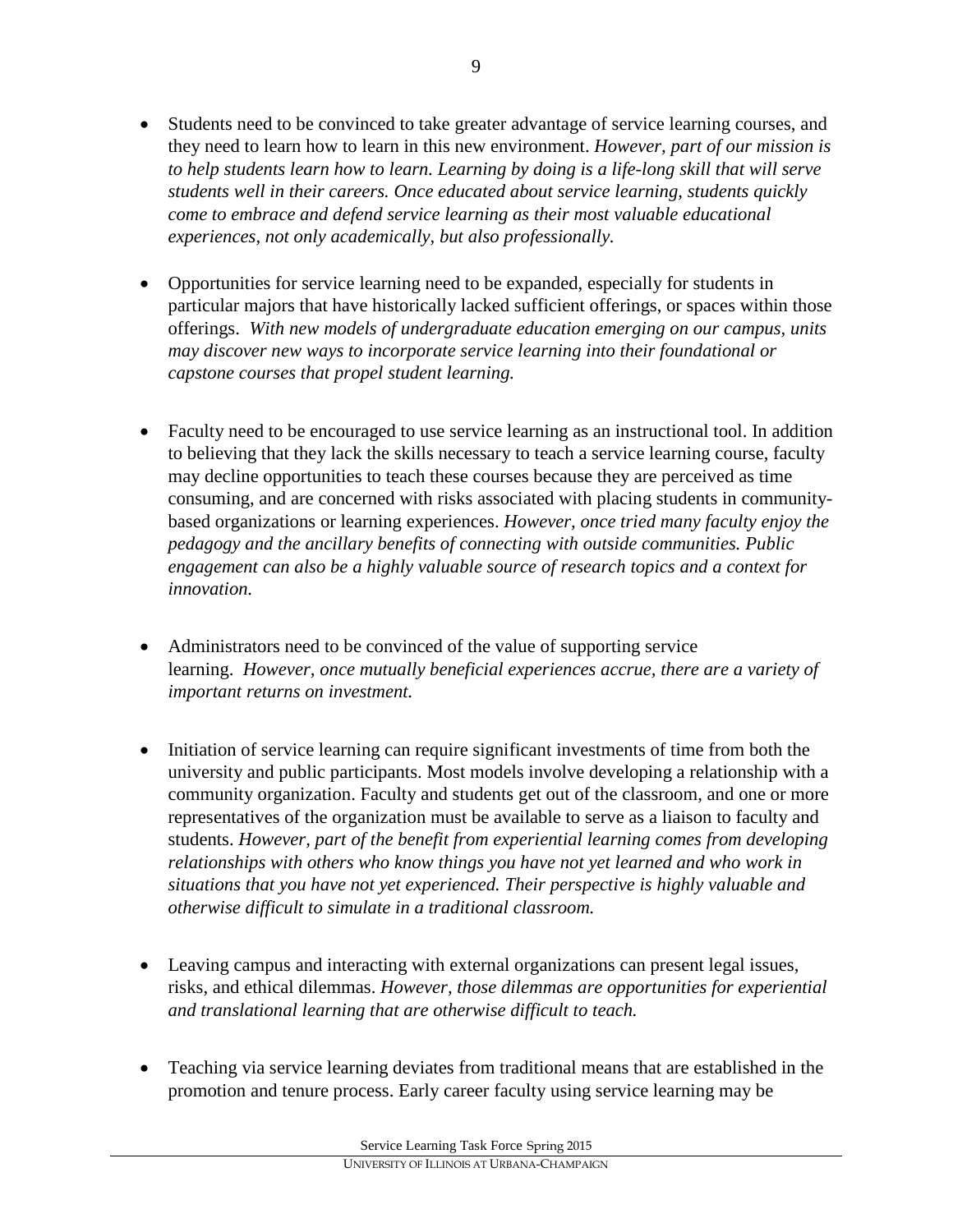questioned about whether they have acceptable traditional instructional skills. *However, (a) service learning could be primarily facilitated by senior faculty and (b) because service learning is a proven pedagogy, the P&T process should evolve to reflect an understanding of the time and attention that the instruction of these courses demand.* 

- The reputation of the university rests to some extent on the quality of work students accomplish in each service learning course. Therefore, the university is vulnerable and likely to be criticized for lack of excellence and low standards of student performance, as students stumble, make mistakes, and deliver low quality products. *However, when student realize the importance of their work, they are motivated to excel and thrive in a "real world" setting where others care about and rely on what they do and the quality of their work truly matters.*
- The university is not organized for service learning. We normally teach with lectures, discussions, labs, studios, and tests. "The organization is designed to perform as it currently operates." *However, at the foundation of the university is the mission to educate and provide public service. We can adapt and excel by structuring our activities to better implement service learning. This is an essential cornerstone of the land-grant mission.*

"The real object of university education is to furnish preparation for efficient social service." – Edmund Janes James, President, University of Illinois, 1904-1920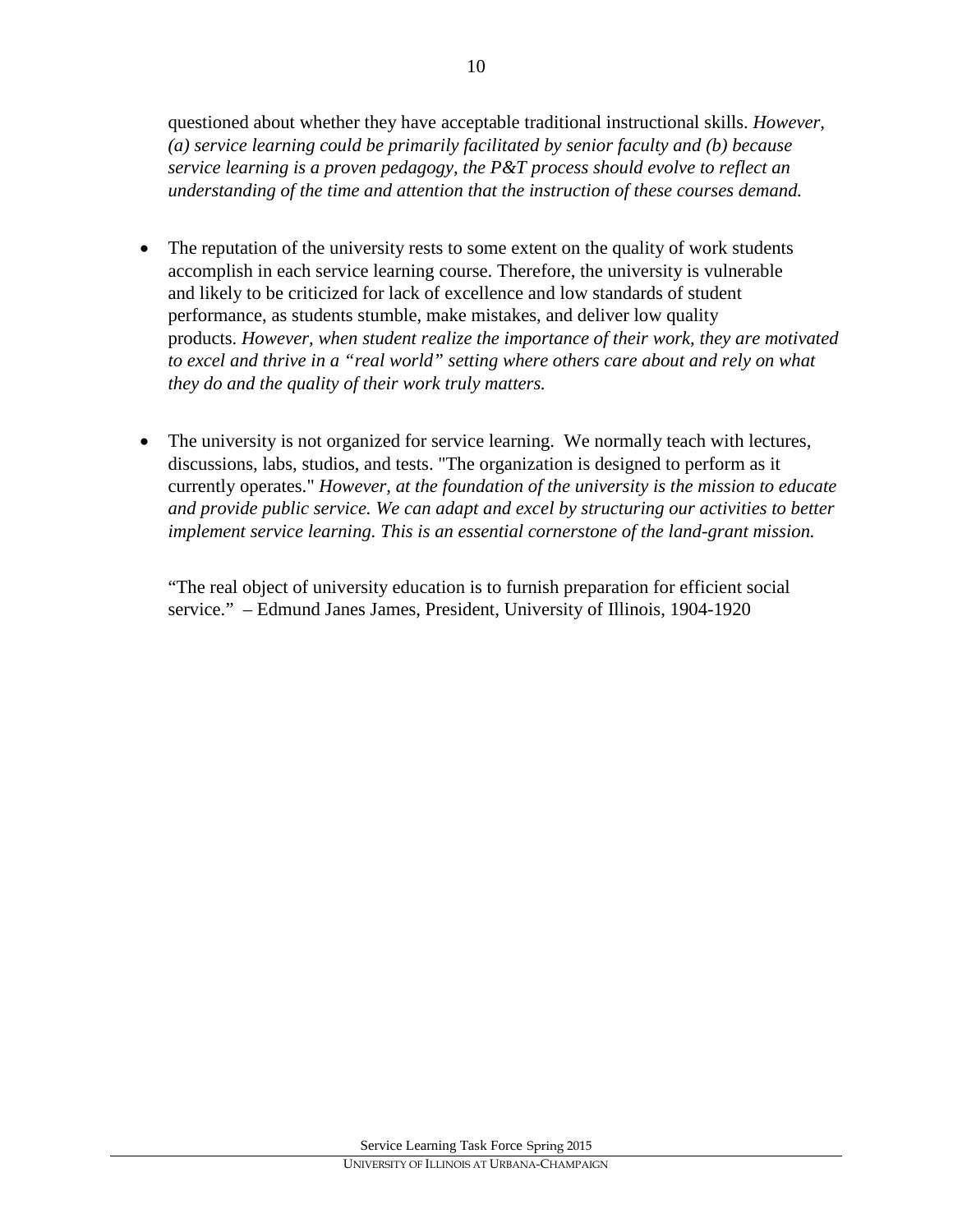## **V. Recommendations**

1. Adopt the broad and widely accepted 2002 definition of Service Learning (Community-Based Learning) from the National Commission on Service Learning: "**Service-learning is a teaching and learning approach that integrates community service with academic study to enrich learning, teach civic responsibility, and strengthen communities."** We also recommend adopting the three criteria that Ohio State University uses as they detail the types of experiences that students should have in service learning courses (i.e., activities are designed to meet stated learning objectives, meeting a community-defined need, and include explicit opportunities for student reflection and growth).

This definition should furthermore include additional qualifiers or specific examples important to the Illinois experience. For example, based on our land-grant mission and our global focus, we may wish to emphasize both community-based and international service learning as desirable contexts for service learning. We may wish to distinguish service learning from volunteerism by emphasizing the connection to curriculum, the establishment of clear learning objectives and stated learning outcomes, faculty and/or professional supervision of off-campus work, and the integration of student reflection as a clear element

- 2. Establish criteria and a process for vetting Service Learning Courses that reflects faculty appraisals of the critical components of service learning at Illinois. The Ohio State and Minnesota Centers provide excellent examples of faculty-supported models. They provide tested criteria, forms and processes that can be adapted to reflect the issues important to our faculty and unique to the Illinois experience. They also offer excellent examples of how the approval of new service learning courses can interface with the Senate Educational Policy Committee to ensure appropriate reviews.
- 3. In consultation with the Registrar's office, create a Banner designation for vetted service learning courses so that they can be visible to students at the time of course registration (similar to the "S" and "S+GE" at the Ohio State University).
- 4. Incentivize Service Learning for faculty and units. This could include an investment similar to the "Discovery Course" program and/or an expansion of course development grants. Review Communication No. 9 to ensure that opportunities are provided to faculty to describe the extensive time and effort they devote to creating and teaching servicelearning courses so that this may be recognized.
- 5. Establish a central office with a tenured faculty Director position at the Associate Provost level that reports to the Vice-Provost for Undergraduate Education and Innovation. This "Office for Service Learning" should work closely with key functions in the Center for Innovation in Teaching and Learning, Office of Public Engagement, the Office of Student Affairs, , the Office of the Vice Provost for International Affairs and Global Strategies, the Study Abroad Office, Illinois Extension, and Research Park, where significant service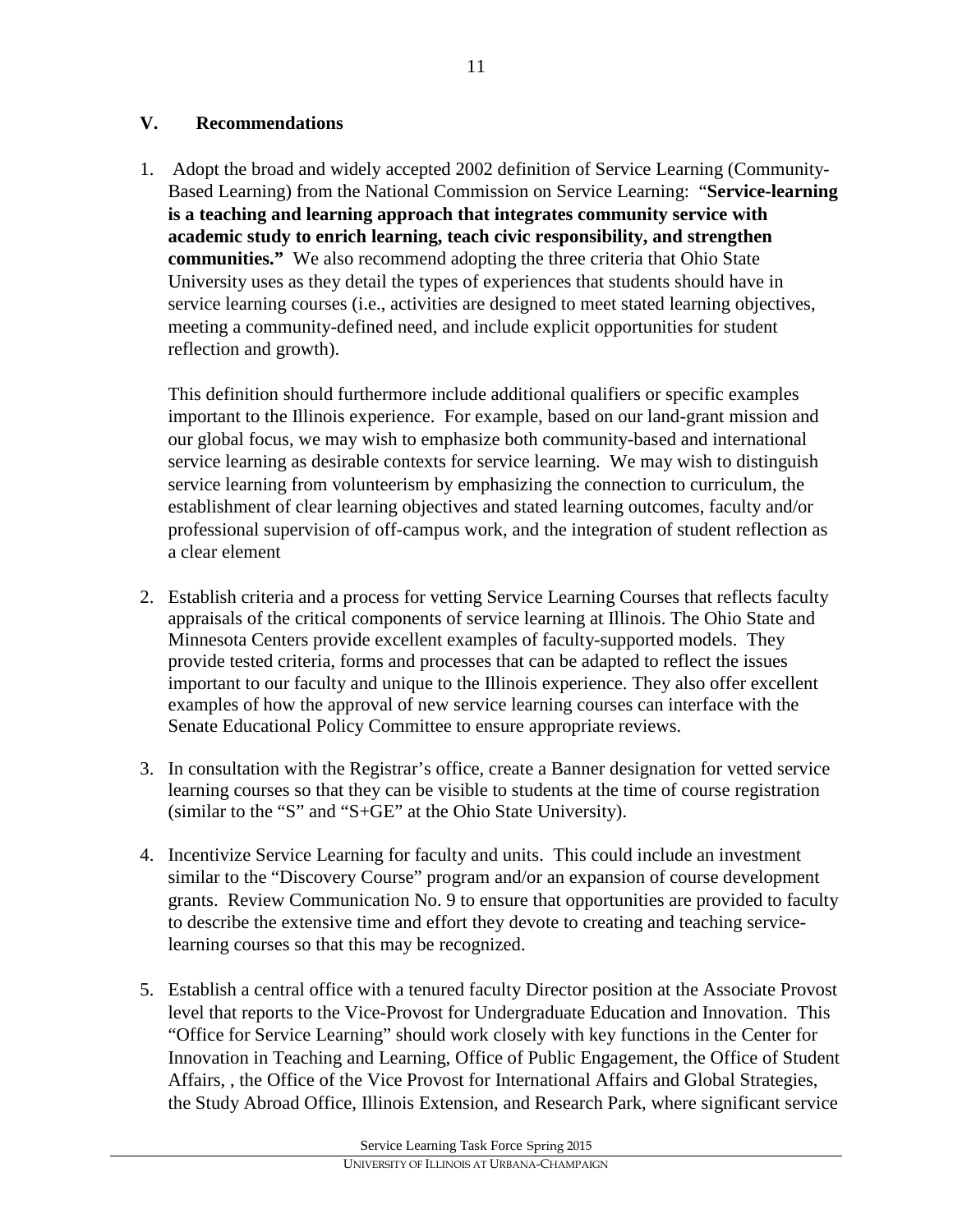learning course development and instruction is occurring on campus (i.e., LINC, social science units, Spanish & Illinois, Community Learning Lab, etc.). This office will be responsible for: (1) promoting and supporting service learning/community-based learning and international service learning that includes formally recognizing faculty, students and administrators who practice effective service learning; (2) providing training and support for faculty who wish to develop and teach service learning courses as well as for students interested in community-based learning; (3) providing support and best practices for the development and maintenance of relationships with community and international partners, (4) maintaining a directory of service learning courses and (5) establishing a visible "one stop" website for service learning resources and course offerings.

6. We recommend a search for the director's position begin as soon as possible. To best provide leadership for this new academic initiative, the Director should be a tenured faculty member. We recommend hiring an academic professional Associate Director who can assist with the Center's programs and staffing. An administrative assistant will also be necessary to support the work of the Director and Associate Director and to staff a Faculty Advisory Committee, which will serve to connect the Office with the academic mission of the colleges and the campus as a whole. Additional personnel may be necessary as the portfolio of the center grows.

Funding for the Office should include funds to: (1) seed new service learning courses on a competitive basis; (2) enable community partners to conduct service learning projects that involve Illinois students; (3) conduct annual workshops for faculty to help them design and teach service learning courses; (4) provide modest travel for the director/associate director to attend conferences and visit other service learning centers at aspirational peer institutions; and (5) reward excellence in service learning instruction.

7. A successor committee to this task force should be appointed to continue the planning of an Office of Service Learning and to serve as an advisory group to the Vice Provost for Undergraduate Education and Innovation in the 2015-2016 academic year on service learning-related issues. The charge for the committee should emphasize the implementation of the above recommendations.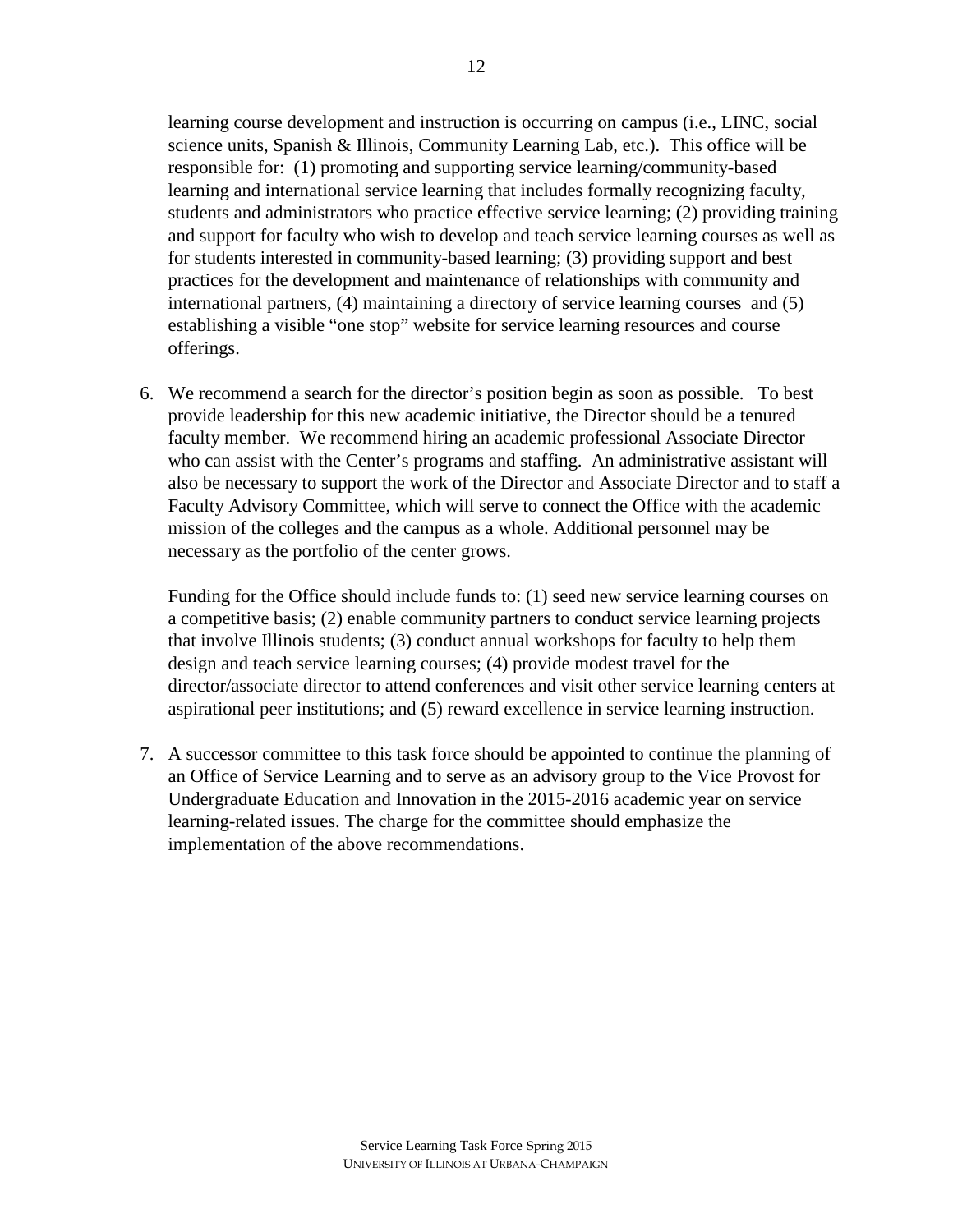### **VI. References and Sources**

- 1. University of Illinois at Urbana-Champaign. *The Carnegie Foundation for the Advancement of Teaching: Elective Community Engagement Classification Reclassification Documentation Framework*. Urbana: University of Illinois at Urbana-Champaign; 2015.
- 2. Driscoll A, Holland B, Gelmon S, Kerrigan S. An assessment model for service-learning: Comprehensive case studies of impact on faculty, students, community, and institution. *Michigan J Community Serv Learn*. 1996;3(1):66–71.
- 3. Celio CI, Durlak J, Dymnicki A. A Meta-analysis of the Impact of Service-Learning on Students. *J Exp Educ*. 2011;34(2):164–181.
- 4. Conway JM, Amel EL, Gerwien DP. Teaching and learning in the social context: A metaanalysis of service learning's effects on academic, personal, social, and citizenship outcomes. *Teach Psychol*. 2009;36:233–245.
- 5. Billig S, Root S, Jesse D. *The impact of participation in service-learning on high school students' civic engagement.* College Park, MD: The Center for Information and Research on Civic Learning and Engagement; 2005.
- 6. Eyler J, Giles DE, Braxton J. The impact of service-learning on college students. *Michigan J Community Serv*. 1997;4:5–15.
- . Sherraden MS, Lough BJ, Bopp AC. Students serving abroad: A framework for inquiry. *J High Educ Outreach*. 2013;17(2):7–42.
- 8. Eyler JS. What Do We Most Need to Know About the Impact of Service-Learning on Student Learning? *Michigan J Community Serv Learn*. 2000;Fall:11–17.
- 9. Boss J. The effect of community service work on the moral development of college ethics students. *J Moral Educ*. 1994;23(2):183–198.
- 10. Astin AW, Vogelgesang LJ, Ikeda EK, Yee JA. *How service learning affects students*. Los Angeles: Higher Education Research Institute, University of California; 2000.
- 11. Eyler J. Reflection: Linking service and learning linking students and communities. *J Soc Issues*. 2002;58(3):517–534.
- 12. Bringle RG, Hatcher JA. Institutionalization of Service Learning in Higher Education. *J Higher Educ*. 2000;71(3):273–290.
- 13. Hatcher RGB and JA. Implementing Service Learning in Higher Education. *J Higher Educ*. 1996;67(2):221–239.
- 14. Billig S, Furco A. *Service-learning through a multidisciplinary lens*. Charlotte, NC: Information Age; 2002.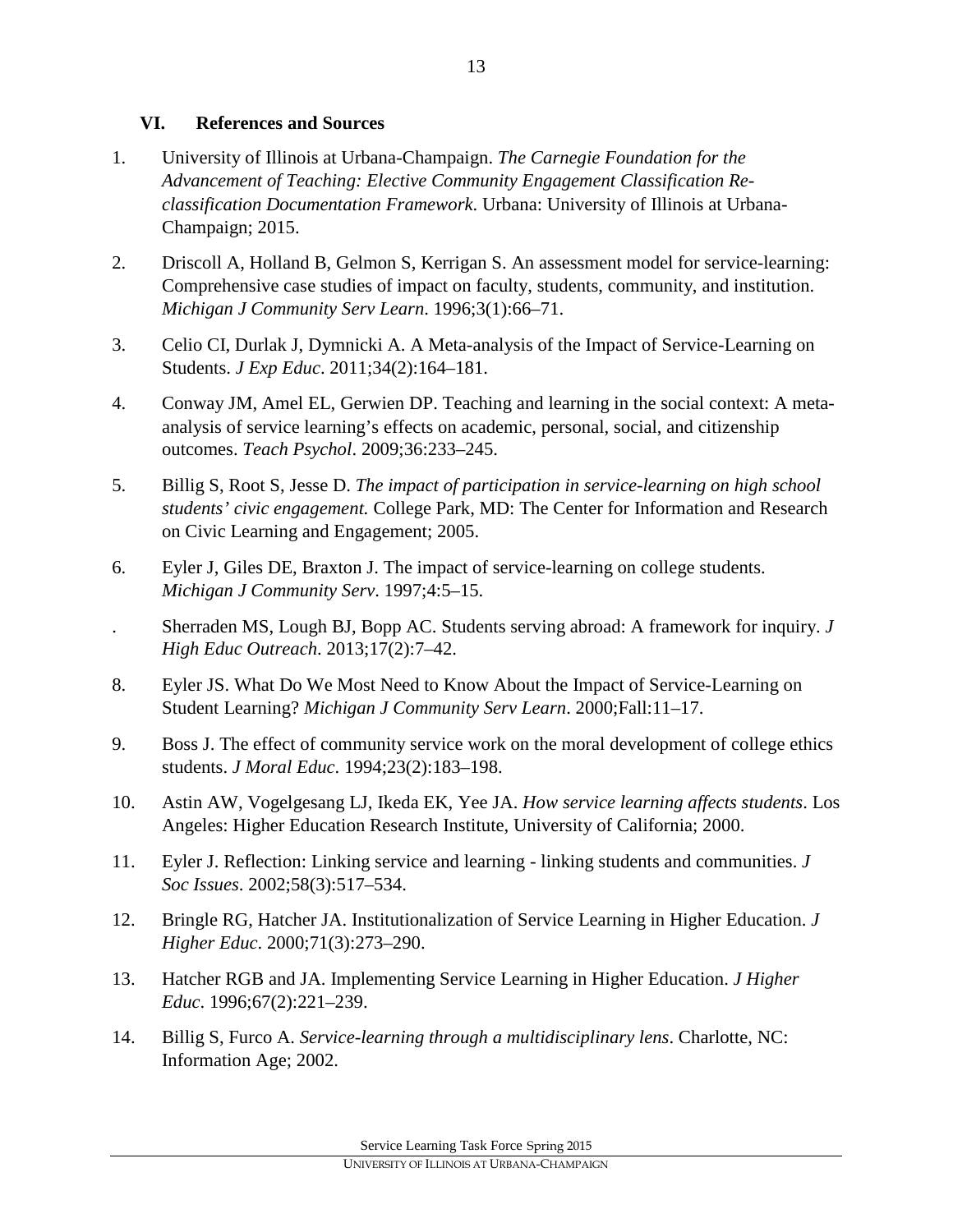- 15. Furco A. *Self-assessment rubric for the institutionalization of service learning in higher education*. Berkeley: Service-Learning Research & Development Center, University of California; 2002.
- 16. Gibson CM. Research universities and engaged scholarship: A leadership agenda for renewing the civic mission of higher education. *Campus Compact*. 2007.
- 17. Holland B. Analyzing institutional commitment to service: A model of key organizational factors. *Michigan J Community Serv Learn*. 1997;4(1):30–41.
- 18. Weerts DJ, Sandmann LR. Building a two-way street: Challenges and opportunities for community engagement at research universities. *Rev High Educ*. 2008;32(1):73–106.
- 19. Association of American Colleges and Universities and Hart Research Associates. *[It](https://www.aacu.org/sites/default/files/files/LEAP/2013_EmployerSurvey.pdf)  [Takes More than a Major: Employer Priorities for College Learning and Student](https://www.aacu.org/sites/default/files/files/LEAP/2013_EmployerSurvey.pdf)  [Success](https://www.aacu.org/sites/default/files/files/LEAP/2013_EmployerSurvey.pdf)*.. Washington, DC: 2013.
- 20. Champion, F. (1999). Service learning. Educational Psychology Interactive., [http://www.edpsycinteractive.org/files/Service\\_Learning.html](http://www.edpsycinteractive.org/files/Service_Learning.html)
- 21 Su-I Hou, Developing a Faculty Inventory Measuring Perceived Service-Learning Benefits and Barriers, Michigan Journal of Community Service Learning, [http://quod.lib.umich.edu/cgi/p/pod/dod-idx/developing-a-faculty-inventory-measuring](http://quod.lib.umich.edu/cgi/p/pod/dod-idx/developing-a-faculty-inventory-measuring-perceived-service.pdf?c=mjcsl;idno=3239521.0016.206)[perceived-service.pdf?c=mjcsl;idno=3239521.0016.206](http://quod.lib.umich.edu/cgi/p/pod/dod-idx/developing-a-faculty-inventory-measuring-perceived-service.pdf?c=mjcsl;idno=3239521.0016.206)
- 22. Overcoming Barriers of Service Learning Through Technology, [http://olc.onlinelearningconsortium.org/conferences/2011/aln/connect-serve-and-learn](http://olc.onlinelearningconsortium.org/conferences/2011/aln/connect-serve-and-learn-overcoming-barriers-service-learning-through-technology)[overcoming-barriers-service-learning-through-technology](http://olc.onlinelearningconsortium.org/conferences/2011/aln/connect-serve-and-learn-overcoming-barriers-service-learning-through-technology)
- 23 Ira Harkavy, Nancy Cantor, and Myra Burnett. 2015. Realizing STEM Equity and Diversity through Higher Education Community Engagement. [https://www.nettercenter.upenn.edu/sites/netter\\_internal/files/Realizing\\_STEM\\_Equity\\_T](https://www.nettercenter.upenn.edu/sites/netter_internal/files/Realizing_STEM_Equity_Through_Higher_Education_Community_Engagement_Final_Report_2015.pdf) [hrough\\_Higher\\_Education\\_Community\\_Engagement\\_Final\\_Report\\_2015.pdf](https://www.nettercenter.upenn.edu/sites/netter_internal/files/Realizing_STEM_Equity_Through_Higher_Education_Community_Engagement_Final_Report_2015.pdf)

### **Website Reviews**:

US News and World Report\* [http://colleges.usnews.rankingsandreviews.com/best-colleges/rankings/serving-l](http://colleges.usnews.rankingsandreviews.com/best-colleges/rankings/serving-)earningprograms Arizona State University\* [https://communityengagement.education.asu.edu/programs/university-service-l](https://communityengagement.education.asu.edu/programs/university-service-)earning Brown University\* http://www.brown.edu/academics/college/special-programs/public-service/ Butler University\* http://legacy.butler.edu/ccc-students/service-learning/

Duke University\*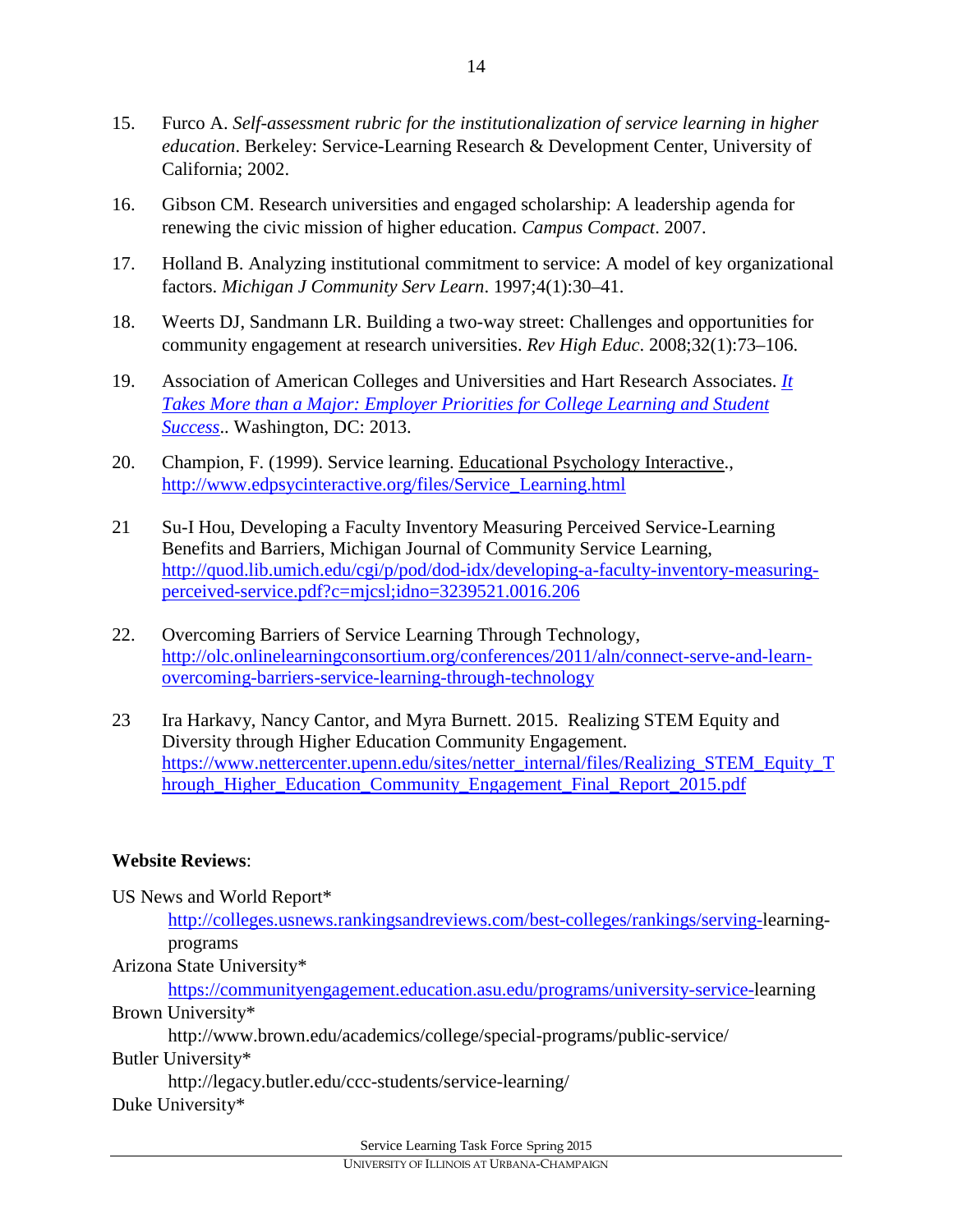http://servicelearning.duke.edu/ Georgetown University\* http://www.georgetown.edu/campus-life/service-and-social-justice/ Indiana University http://citl.indiana.edu/programs/serviceLearning/ University of Iowa http://careers.uiowa.edu/students/volunteer University of Maryland http://thestamp.umd.edu/leadership\_community\_service-learning University of Michigan\* http://ginsberg.umich.edu/ Michigan State University\* http://www.servicelearning.msu.edu/ University of Minnesota\*\*\* http://www.servicelearning.umn.edu/ University of Nebraska http://engage.unl.edu/ University of North Carolina http://ccps.unc.edu/apples/ Northwestern University <http://www.engage.northwestern.edu/fellowship/> The Ohio State University\*\* http://service-learning.osu.edu/ University of Pennsylvania\* [http://compact.org/resource-posts/the-university-of-pennsylvania-searchable-da](ttp://compact.org/resource-posts/the-university-of-pennsylvania-searchable-d)tabase-ofservice-and-service-learning-program/ Pennsylvania State University [http://www.bk.psu.edu/Academics/Service-Learning-Community-Based-Research-](ttp://www.bk.psu.edu/Academics/Service-Learning-Community-Based-Research-C)[Co](ttp://www.bk.psu.edu/Academics/Service-Learning-Community-Based-Research-C)urses.htm Purdue University http://www.purdue.edu/cie/learning/servicelearning/ Stanford University\* https://haas.stanford.edu/ Rutgers University http://communityservice.rutgers.edu/ University of Wisconsin https://morgridge.wisc.edu/students-service-learning-courses *\*US News & World Report programs identifies as "stellar examples of service-learning" \*\*The President's Higher Education Community Service Honor Roll with Distinction*

*\*\*\*Inaugural Carnegie Foundation Community Engagement Classification*

University of Illinois @ Urbana-Champaign

15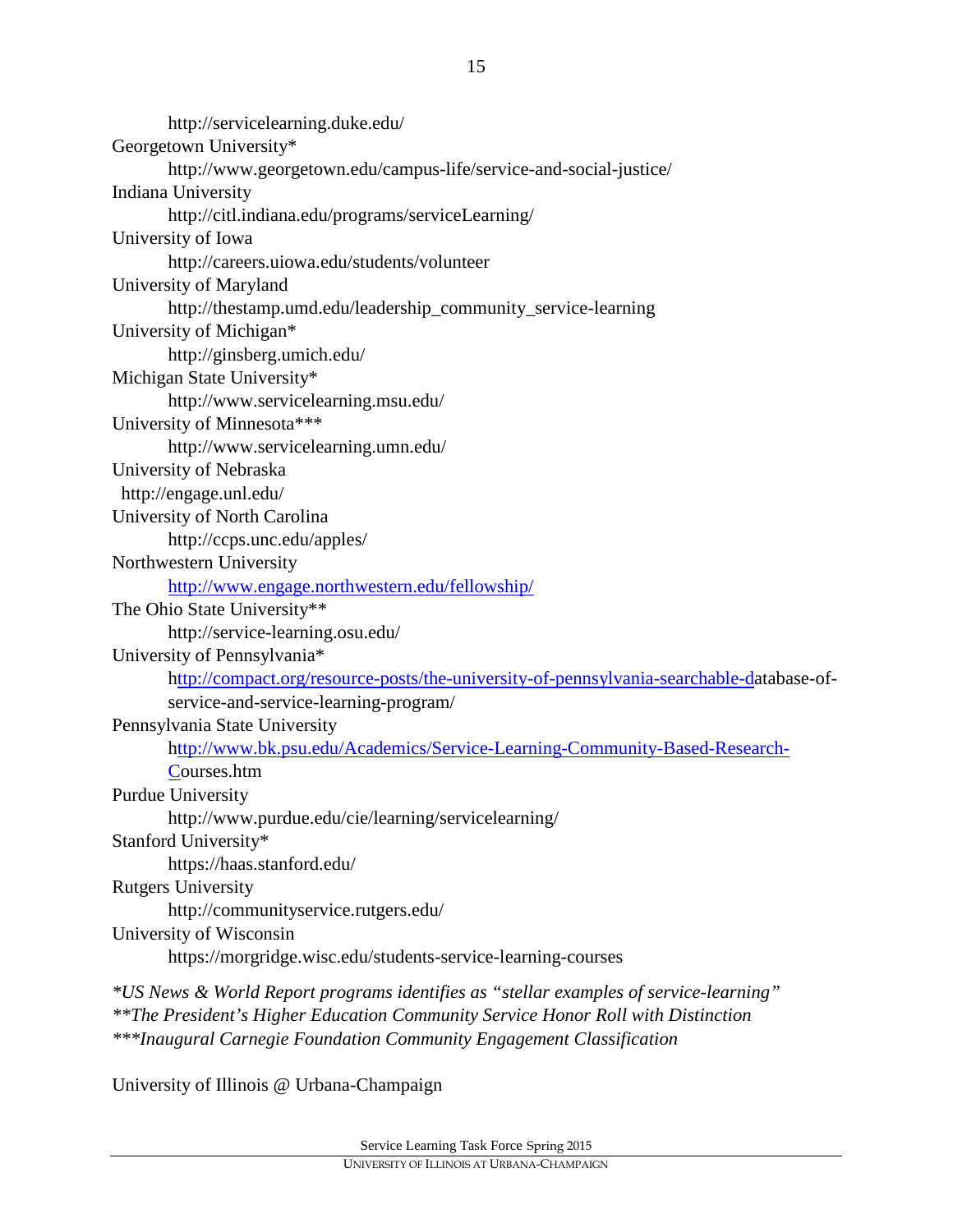<http://cte.illinois.edu/programs/service.html> http://cte.illinois.edu/programs/teach\_cert/citzen.html <http://citl.illinois.edu/teaching-resources/teaching-strategies/service-learning> <http://linc.illinois.edu/> <http://www.eslarp.illinois.edu/> <http://spanishandillinois.blogspot.com/> <http://publish.illinois.edu/serviceabroad/> http://engagement.illinois.edu/Page.aspx?site=Engagement-at-Illinois [http://socialwork.illinois.edu/community-learning-lab-provides-service-learning-ne](ttp://socialwork.illinois.edu/community-learning-lab-provides-service-learning-n)twork/ <http://union.illinois.edu/get-involved/office-of-volunteer-programs>

## **Interviews (see attachments, pages 16-22) :**

- Laurel Hirt, Ph.D., Director, University of Minnesota-Twin Cities, Community Service-Learning Center (M.Andrejasich)
- Ola Ahlqvist, Ph.D., Director, The Ohio State University Office of Service-Learning (L.Kramer)
- Linda Moody, Director, University of Nebraska Center for Civic Engagement (S.Zehr)
- Donald Braid, Director, Butler University, Indianapolis, Center for Citizenship and Community (Lisa Monda-Amaya)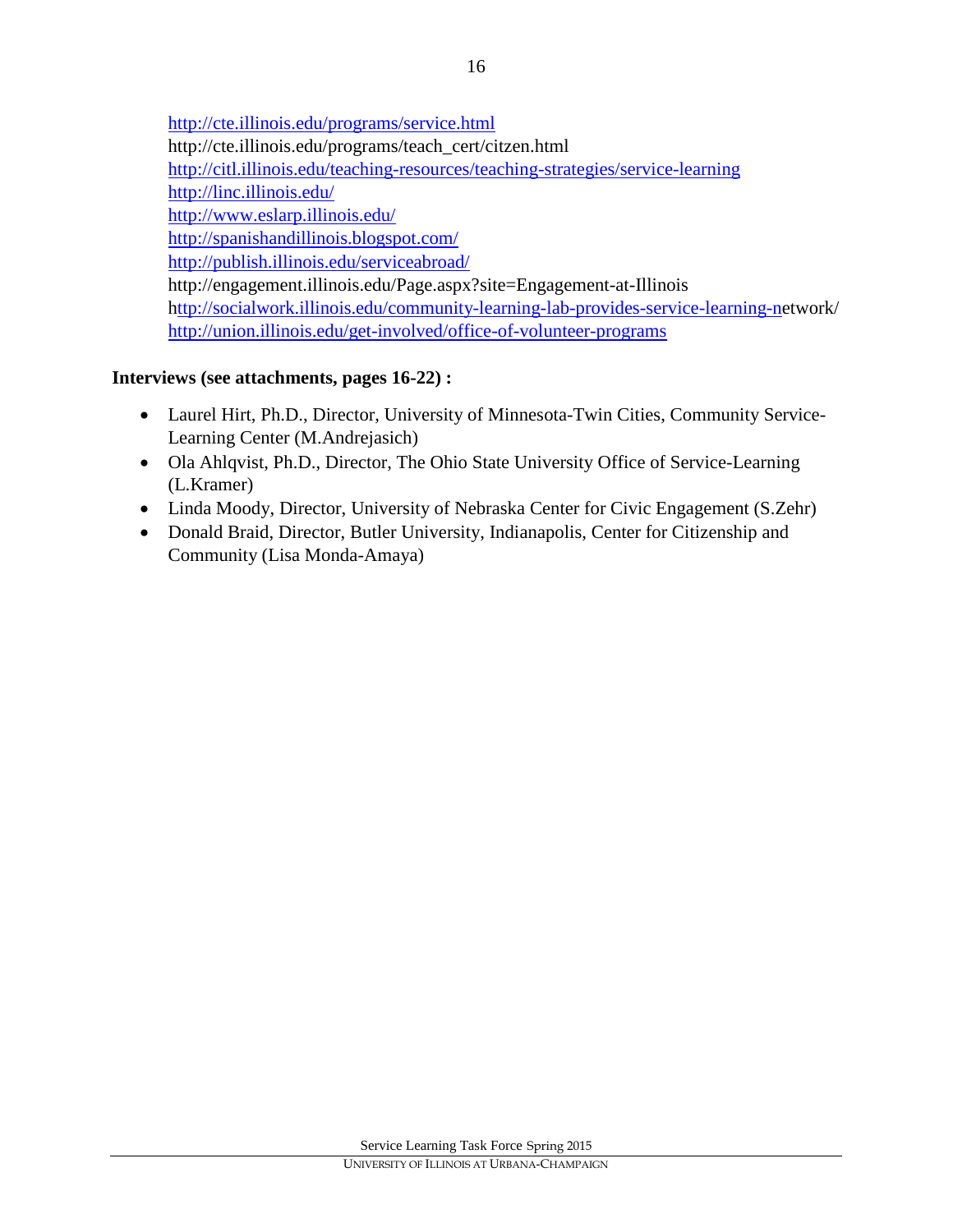### **VII. Acknowledgements:**

The Committee wishes to acknowledge the following members of the campus service learning community for the contribution of their time and expertise to the committee's work.

Valerie Werpetinski, Co-Director, Learning in Community John Race, Program Director, Office of Volunteer Programs Cheelan Bo-Lin, Senior Specialist, Center for Innovation in Teaching and Learning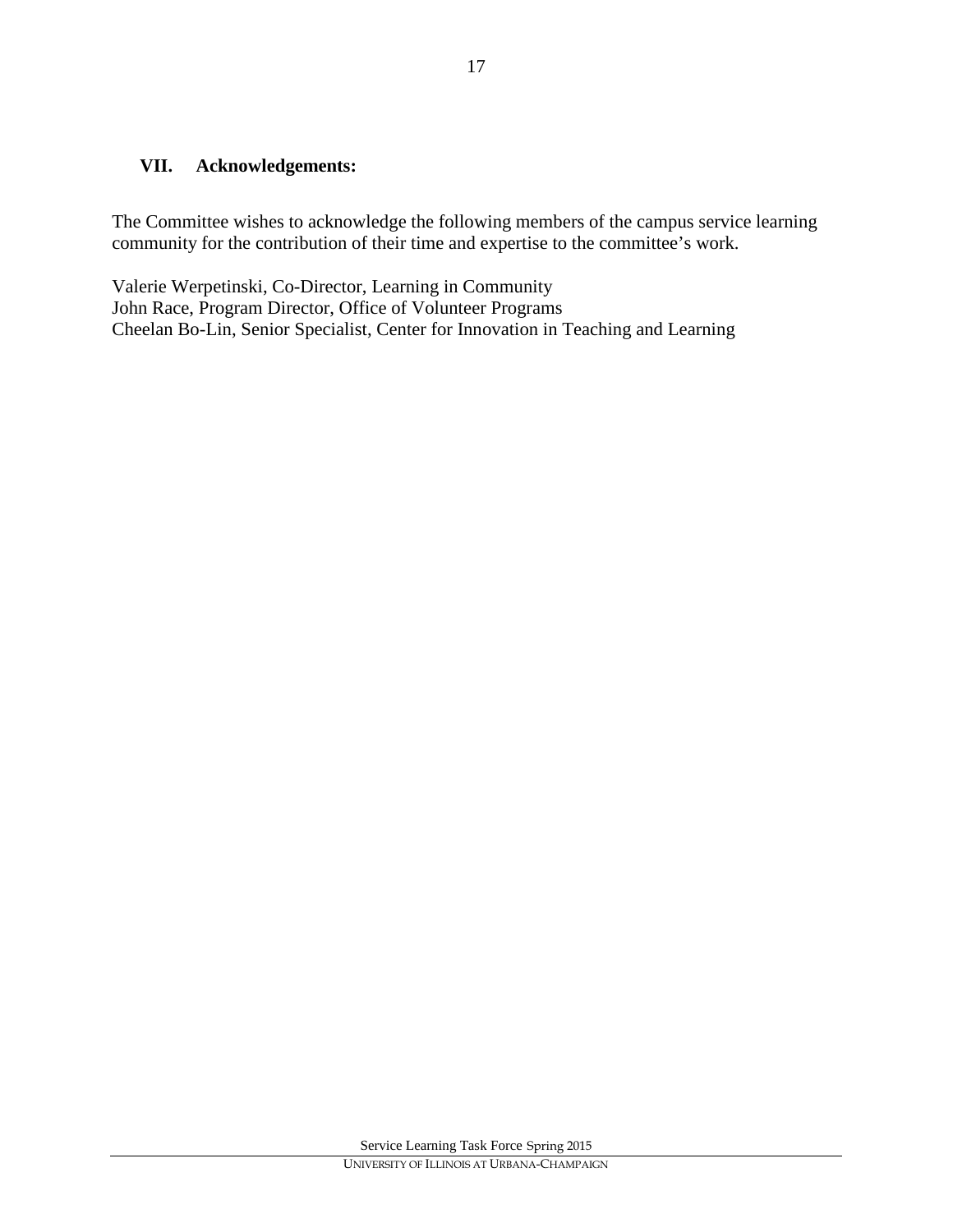# **VIII. Attachments**

18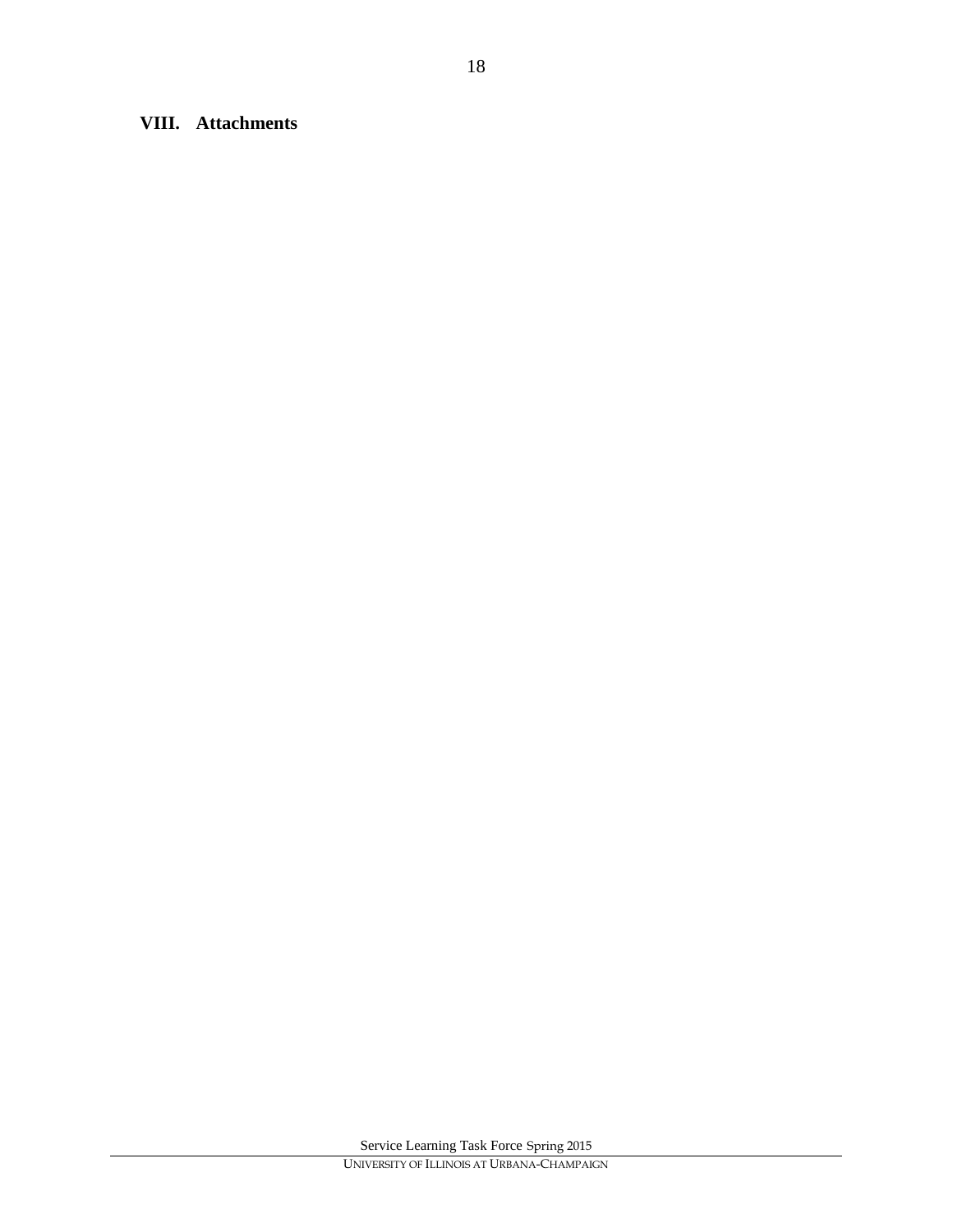### **1. Charge Letter**

Office of the Provost and Vice-Chancellor For Academic Affairs

Swanlund Administration Building 601 East John Street Champaign, IL 61820

April 8, 2015

# **Service Learning Task Force**

Thank you for serving on the campus Service Learning Task Force. The impetus to form this group has come from many directions, including a growing interest in and opportunities for international service learning, a strong sense of the importance of service learning as expressed recently in the Campus Conversation on Undergraduate Education, and a meeting of service learning leaders on campus convened last spring by the Office of Public Engagement. Service learning can offer transformational experiences to our students, at the same time it demonstrates the university's commitment to local, national and global communities.

The task of your committee is to articulate the role of service learning in students' education, and identify actions to improve the quality, number, and value of service learning opportunities on our campus. To that end, we ask that your committee:

- 1. Summarize the main benefits of service learning to students, and connect those benefits to the characteristics of the most effective service learning courses and experiences.
- 2. Identify best practices for the development and implementation of service learning courses and extramural service activities that provide value to students, faculty, the university and communities they aim to serve.
- 3. Identify barriers to the development and implementation of service learning courses or other experiences, and recommend ways to overcome or reduce those barriers. Please consider both factors internal to campus and the relationships between campus units and external organizations.
- 4. Determine whether some campus-level structure(s) for service learning or coordination of service learning activities would be beneficial; if so, recommend a form that might take.

You may find it helpful to survey existing and recent service learning activities on campus, and describe the current state of service learning at Illinois. If you do this, please consider both course-based and non-course experiences as well as those experiences offered to students by University of Illinois Extension and other units with public service missions.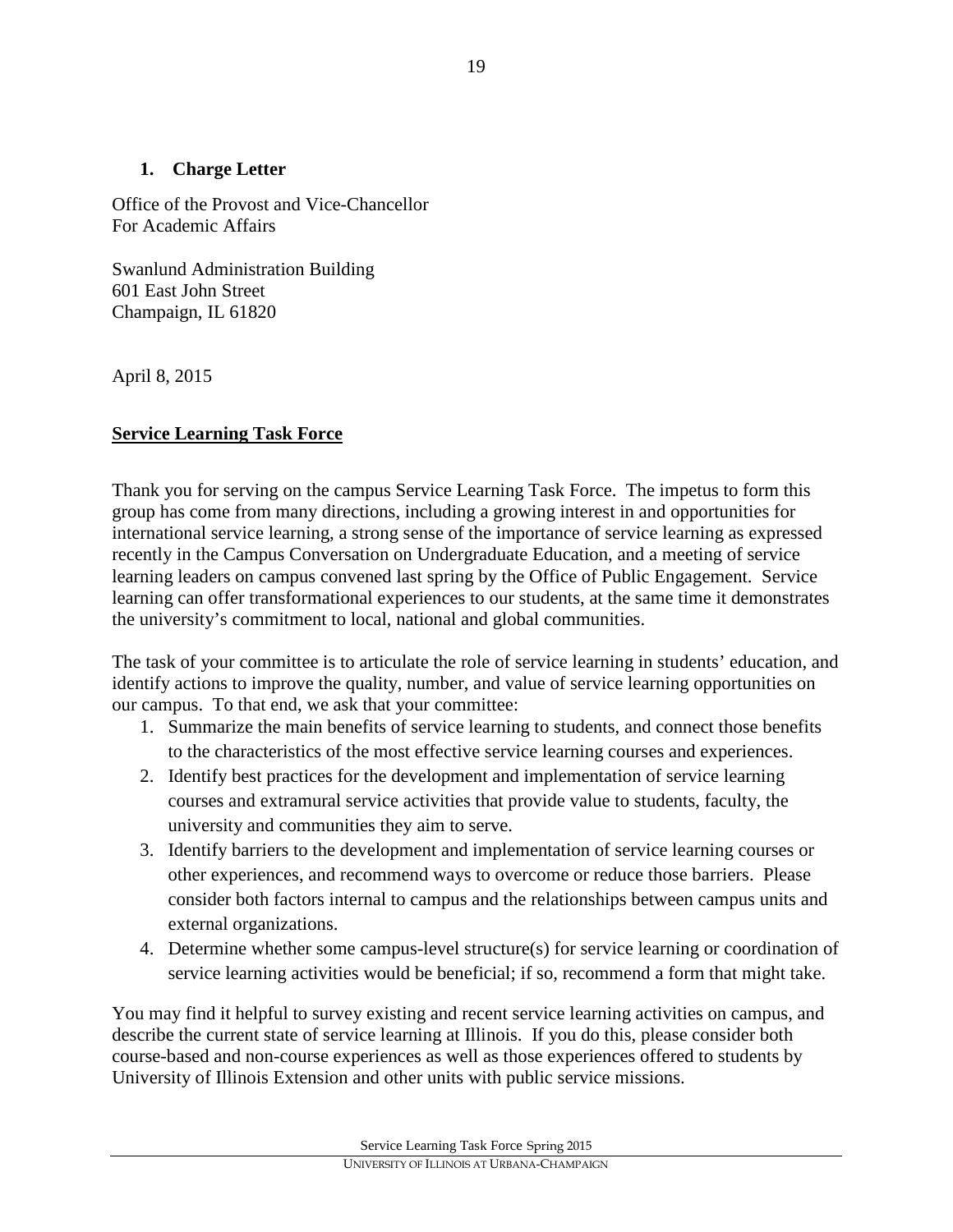Your report can be concise, focusing on your main insights and your recommendations.

We ask that you do as much as you can toward your charge this semester, and provide a report by May 15, 2015. If your group should need additional time after that, we can discuss that in May. Thank you for contributing your time and energy to the work of this committee.

Sincerely,

Pradeep Khanna **Reitumetse Mabokela** Charles Tucker Associate Chancellor Vice Provost Vice Provost for Corporate and International for International Affairs for Undergraduate Education Relations and Global Strategies and Innovation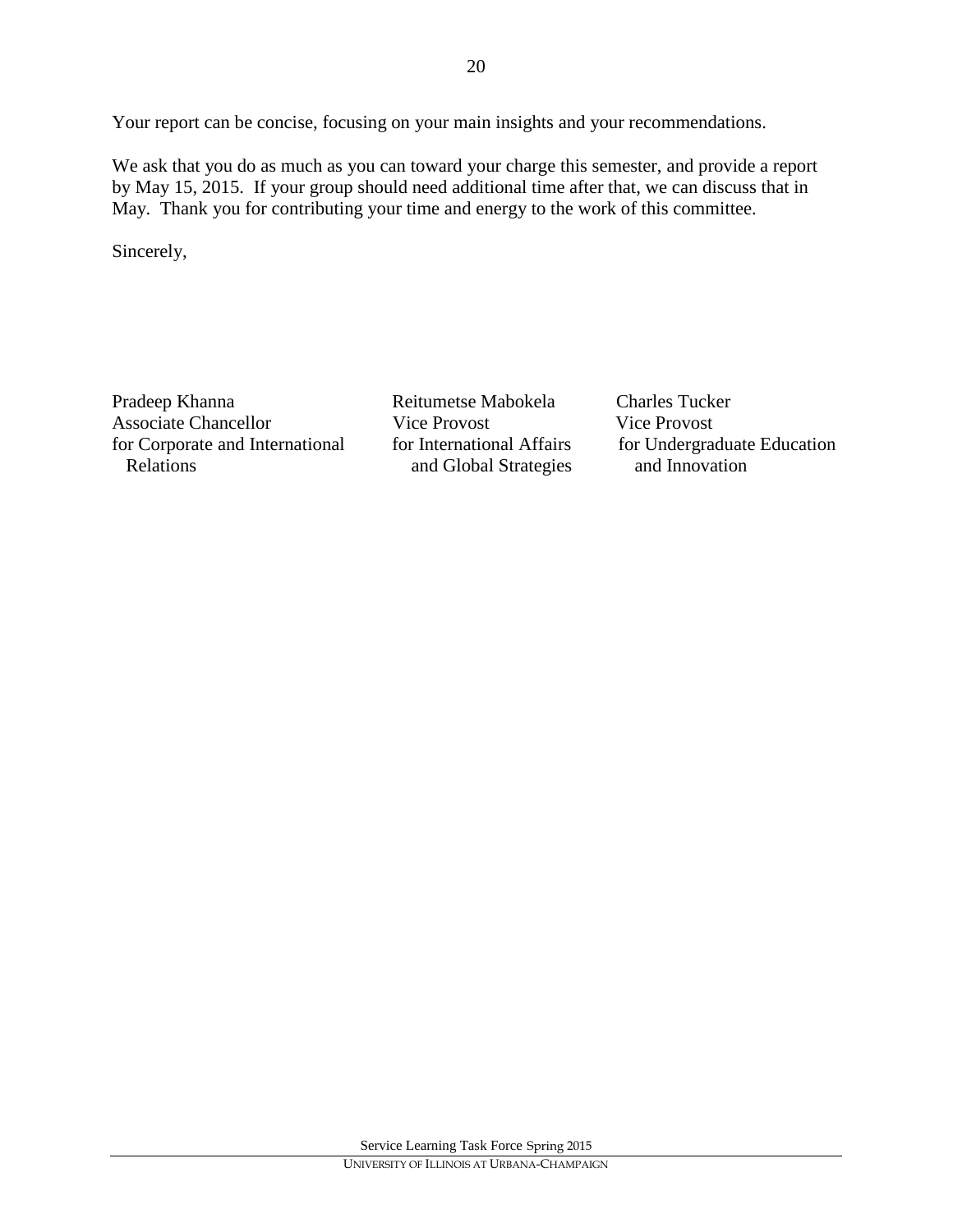#### **2. Interview Notes**

#### **University of Minnesota-Twin Cities Community Service-Learning Center Laurel Hirt, Ph.D., Director**

The University of Minnesota Twin Cities campus Community Service-Learning Center was established in 1989 and has served as a central support function for campus service learning courses, off-campus study and domestic HECUA internships. The center has a full-time director who has held that position for 18 years and a staff of 5 FTE with clerical support. The Center annually employs 10-15 student workers. The center support 50-70+ courses annually with an enrollment of several thousand students. 70-100 faculty use the Center's resources every year. The work of the Center was a significant factor in the University receiving an invitation from the Carnegie Foundation to be one of the six inaugural institutions to receive the "Engaged Institution" classification.

Questions for Director Hirt:

- What level of University Administration does the center's director report to?
	- o When the Center was established the director reported to the Office of the Provost. In its fifth year it was moved to the Office of the Dean of the College of Liberal Arts where the majority of courses being served at that time were offered. Throughout its history the Center functioned as a central campus resources for all colleges. Today almost every College on the campus offers some service learning opportunity for UM students. The Center recently returned to the Office of Public Engagement in the Office of the Provost along with the Urban Research and Outreach-Engagement Center, Center for Urban & Regional Affairs and the University Metropolitan Consortium. The move back to central campus administration reflects the levels of engagement activity across the campus and the activism on colleges outside Liberal Arts including Design, Engineering and Education. It was a better fit and acknowledged the central mission.
- How is their budget structured and how are they funded (general revenue, grants, student fees, etc.)?
	- o The Center is a function of the Office of Public Engagement and reports to the Provost. The budget is funded by general revenue.
- How community partners are vetted? How (and by who) are those relationships maintained?
	- o The Center has over 300 partners. 125 community partners have worked with the University ten years or longer, 25-30 organizations have worked with the University since the first years when the Center was established. The Center is responsible for the stewardship of the relationships with the community partners. It monitors for compliance with policies and regulations (ie. EEOP) and some formal contracts. The center serves as contact for the partner's supervisor and maintains a partner website. It does not support one-time volunteer events, this is a function of student affairs.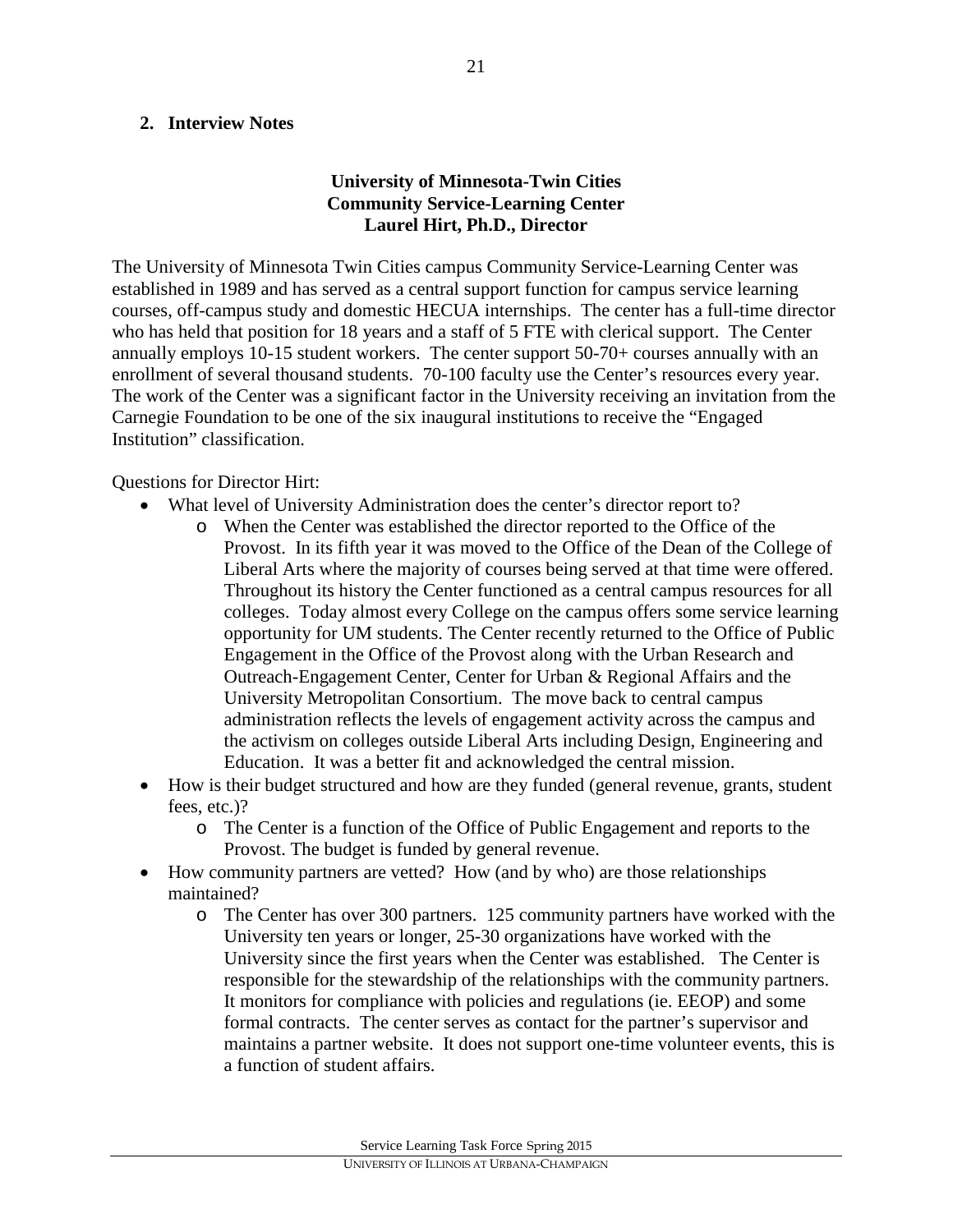- The Fall 2015 University of Minnesota course schedule lists 75 "Community Engagement Courses". How is this designation determined? Is there a faculty review at the University level? College level? Unit level?
	- o There is a formerly adopted process but it has not been implemented. There is no formal review at this time (outside of regular course and curricular review process).
	- $\circ$  Courses are self-identified by faculty who agree to comply with criteria "X,Y, & Z"
	- o The Center conducts a review, not a faculty committee. It will evaluate the syllabus, and works with the faculty to ensure the course complies with the service learning criteria.
	- o Courses receive a community-based learning attribute that is searchable and listed but not clearly visible. "Students do manage to find them".
	- o Some courses are added to the list through a student driven petition process.
	- o One barrier to maintaining the attribute is the changes in faculty. Depending on who is teaching the course the content is not always consistent.
- What is the scope of the training for students interested in Service Learning? What services and support are provided to faculty through the development workshops? Is there sustaining support for faculty?
	- o The Center oversees a "Community Engagement Scholar" credential that is Tran scripted. One full-time staff member is dedicated to the advising for 300-400 students.
	- o The center provides workshops, individualized support to faculty for curricular development, Logistical support, assists in aligning new courses with the "grand challenges and "start-up" funding through mini-grants. The Center works with graduate students to prepare future faculty for engaged scholarship.
- Are students and faculty happy with the campus support for community/service learning?
	- o The number of engaged departments grows and faculty are "on board".
	- o P&T guidelines recognize the value. Some colleges have been more supportive than others. "The ethos is led by the College of Design".
	- o Some colleges have a service learning graduation requirement.
- What is her (his) vision for SL on campus?
	- o Engagement is very embedded in the new campus strategic Plan
	- o The colleges participate in a Public Engagement Council at a high level administration. Most colleges have an Associate Dean responsible for public engagement programs and activities.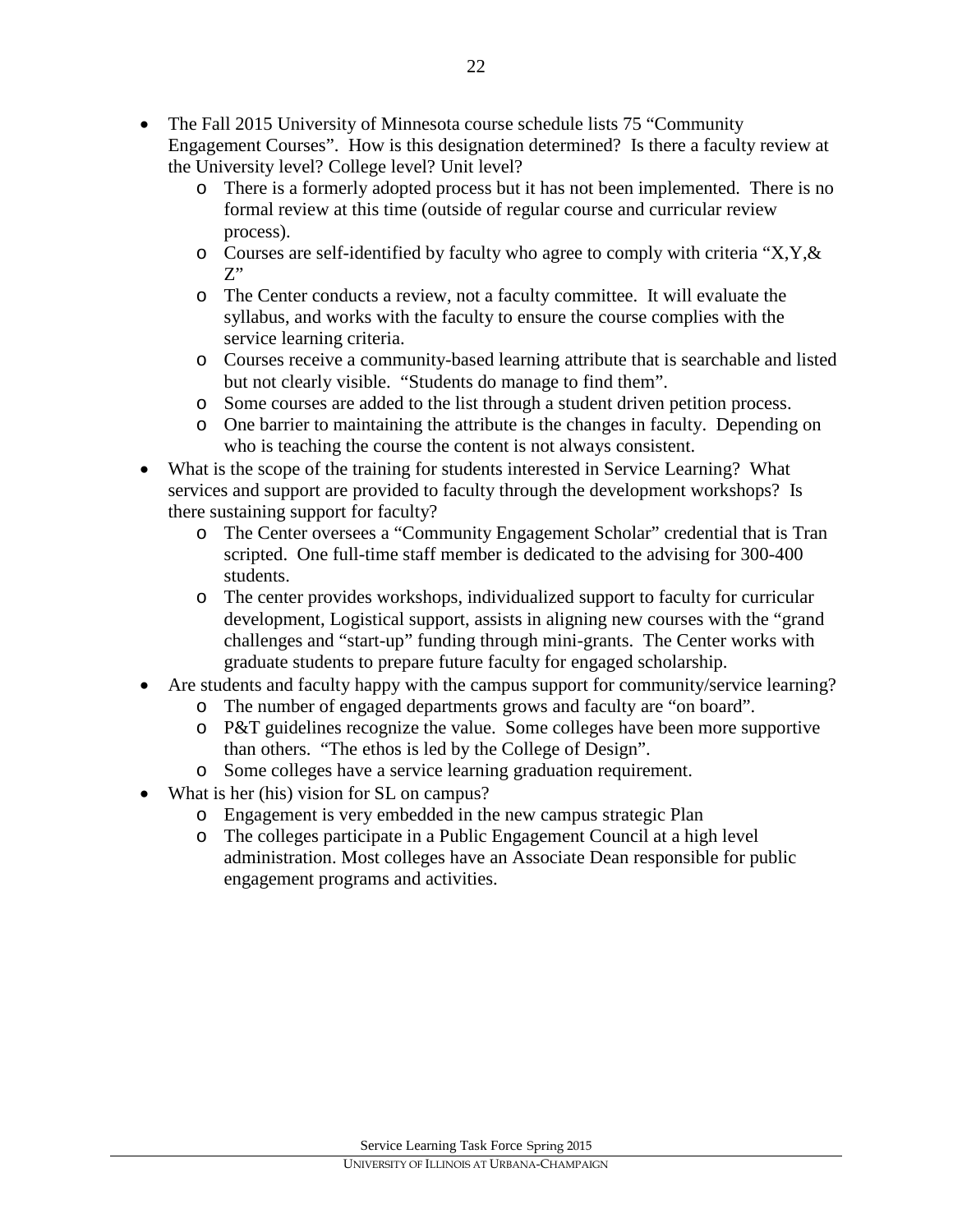#### **The Ohio State University Office of Service-Learning Ola Ahlqvist, Ph.D., Director**

The OSU Office of Service-Learning is a small office, comprised of a half-time faculty Director (Dr. Ahlqvist), a full time Associate Director, and administrative assistant. They rely on partnerships with various offices at OSU to have a greater impact, such as International Programs, and Student Affairs.

Questions:

• What level of University Administration does he report to?

Now reports to the Vice Provost of Undergraduate Education. In the past, the office had reported to the Office of Outreach and Public Engagement, which was under the Vice Provost, but this was not ideal as this office was too broad in its scope and not sufficiently tied to curricular issues. Ideally, the Director would like the office of Service-Learning to fall under a larger umbrella tied to experiential learning that would be treated as a category of general education.

• How is their budget structured and how are they funded (general revenue, grants, student fees, etc.)?

Modest budget. Campus covers salaries, travel funds (\$8-9K), special events (\$1K), and supplies.

Receives \$20K a year from the Provost's office plus \$20K a year from the Office of Outreach and Public Engagement. These funds are used to seed new courses and fund service learning experiences.

Additional funds come via partnerships on specific projects with other units, including Study Abroad, Extension, and Outreach and Public Engagement.

• How are community partners vetted)? How (and by who) are those relationships maintained?

All service learning courses that involve community partners (which are virtually all of them) stem from faculty proposals that are vetted. Faculty build relationships with community partners and are responsible for maintaining these relationships over time. The Office of Service-Learning does not create partnerships for faculty as these relationships need to be organic. However, the Office may help faculty to develop and sustain these relationships by teaching faculty about best practices, etc.

• The Fall 2015 course schedule lists over 100 "Service Learning Courses". How is this designation determined? Is there a faculty review at the University level? College level? Unit level?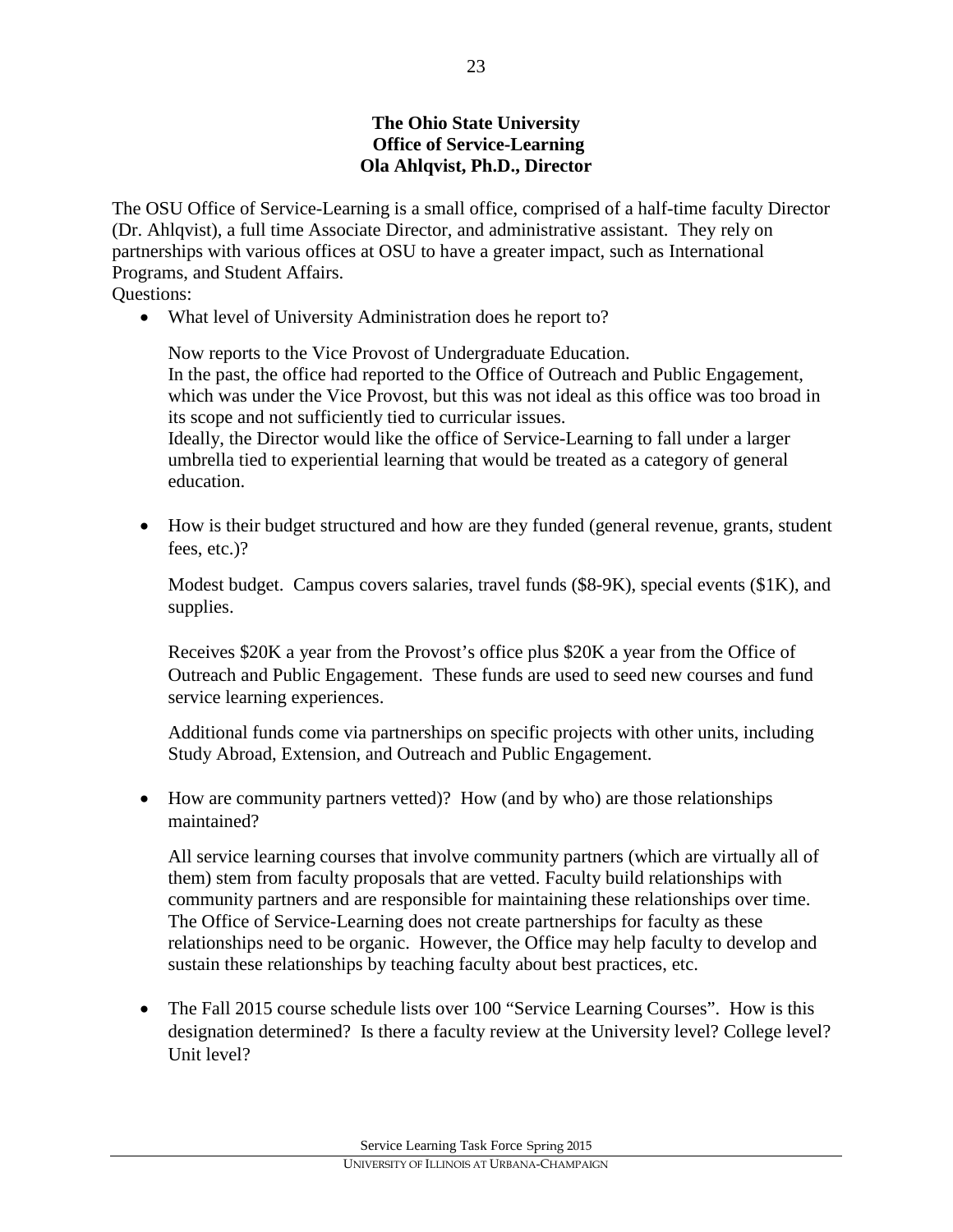The Office of Service-Learning has a very clear vetting procedure for determining which courses may use a service learning attribute. Vetting criteria should be available on the web; if not Ola can provide this. Basically, they look for 3 characteristics that correspond to the definition of service learning that they use:

"Service-Learning is a form of experiential education characterized by student participation in an organized service activity that:

- is connected to specific learning outcomes
- meets identified community needs
- provides structured time for student reflection and connection of the service experience to learning"

So the vetting process focuses on: (1) information about the community partner and how that partner has been involved in identifying a core need that students will focus on; (2) how students will be engaged to reflect on the process of learning; and (3) what the core academic unit is expecting students to learn.

The vetting process is now done online by an internal review committee (Dr. Ahlqvist and 2-3 tenured faculty members). It is a formal review process that occurs as new courses are put forth to satisfy the requirements of a service learning designation. All approved courses are designated as either "S"—a service learning course; or "S + GE"—a service learning course that also intends to report student learning outcomes, which is an essential requirement for all general education courses on their campus.

• What is the scope of the training for students interested in Service Learning? What services and support are provided to faculty through the development workshops? Is there sustaining support for faculty?

To receive seed funds to develop a service learning course, faculty are required to participate in a Course Design Institute—a short term, but in-depth, program offered by their CITL to support strong pedagogy in the design of service learning (and other) courses. They promote the use of a common pedagogy when it comes to the design of service learning courses. Support faculty as they develop syllabi, develop student learning outcomes, Graduate TAs are also trained to support service learning. No sustaining support for faculty other than seeding new courses.

Are students and faculty happy with the campus support for community/service learning?

Yes. In particular, the Course Design Institutes have been very well received by faculty. Ola feels they have been very successful.

• What is her (his) vision for SL on campus?

Expand focus to connect with other forms of experiential learning. They see the connection to study abroad and student affairs as critical to their work. Service learning, and international service learning, will be a centerpiece of the new second year-experience program (STEP) that OSU is implementing in 2017.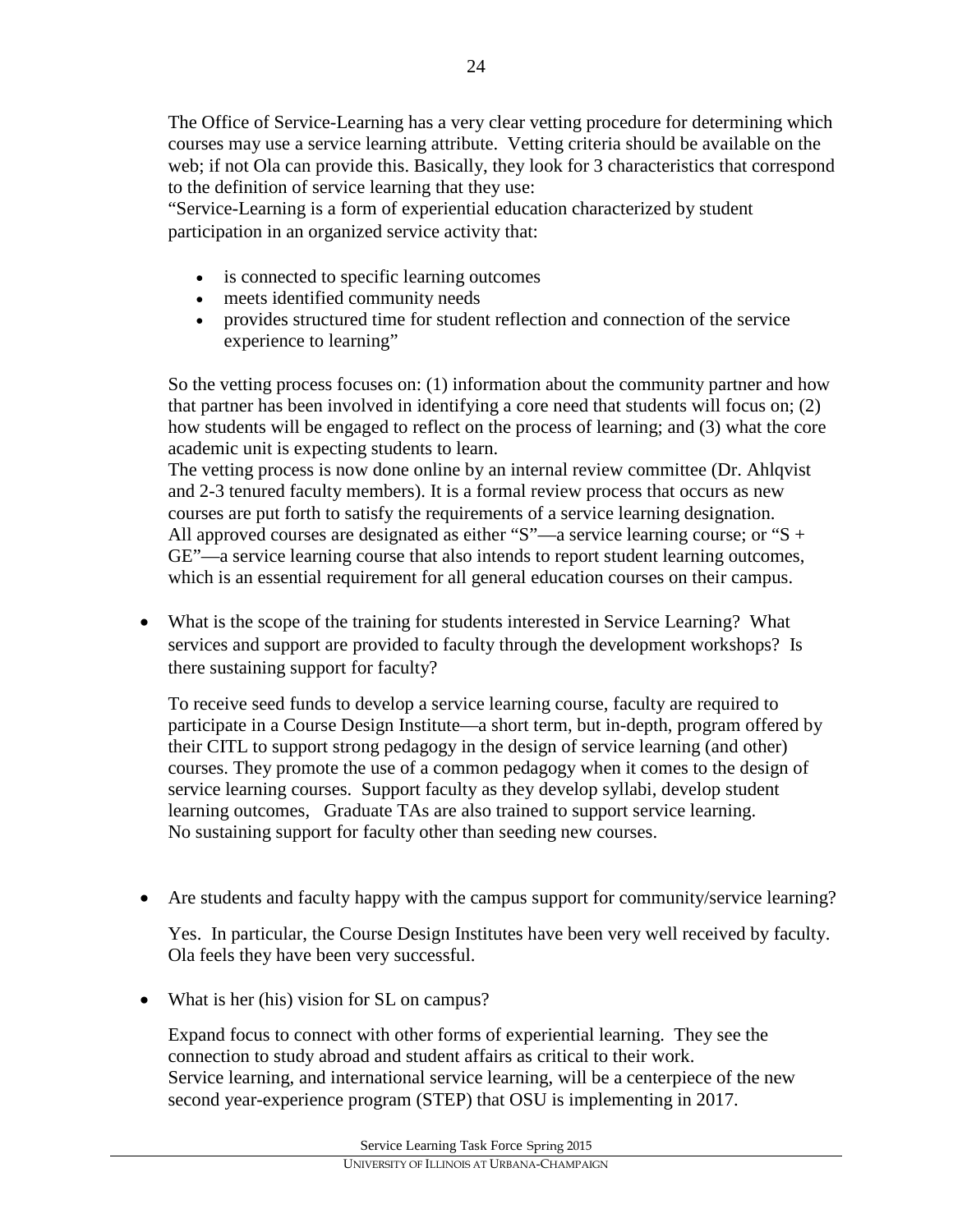Other Notes:

Growing interest in international service-learning. They use a definition of global service learning advanced by Hartman, Kiely, Friedrichs & Boettcher: "a community-driven service experience that employs structured, critical reflective practice to better understand self, culture, positionality, social and environmental issues, and social responsibility in global context."

Definitely see service learning as distinct from volunteerism due to its explicit connection to curriculum.

My reactions:

Important to have a tenured faculty as director as a unit like this to ensure connection to curriculum and general education mission

Need at least an associate director and administrative assistant, but this will still create only a bare-bones office

Report to Provost's office to ensure connection to curriculum and potentially, general education Develop an advisory board for the Director that includes representatives from study abroad, student affairs, and faculty from units that offer service learning courses

Provide sufficient funds for seeding new courses

Hire a staff person to help faculty develop pedagogically sound service-learning curriculum and best practices for facilitating these courses and supervising students. Although it would be great to ask CITL to do this, I do not believe that they currently have anyone on staff who has these skills.

Develop a formal vetting process by which service learning courses receive approval, along with an attribute for Banner. Process must stress the connection of service learning to curriculum and articulate clear expected student learning outcomes.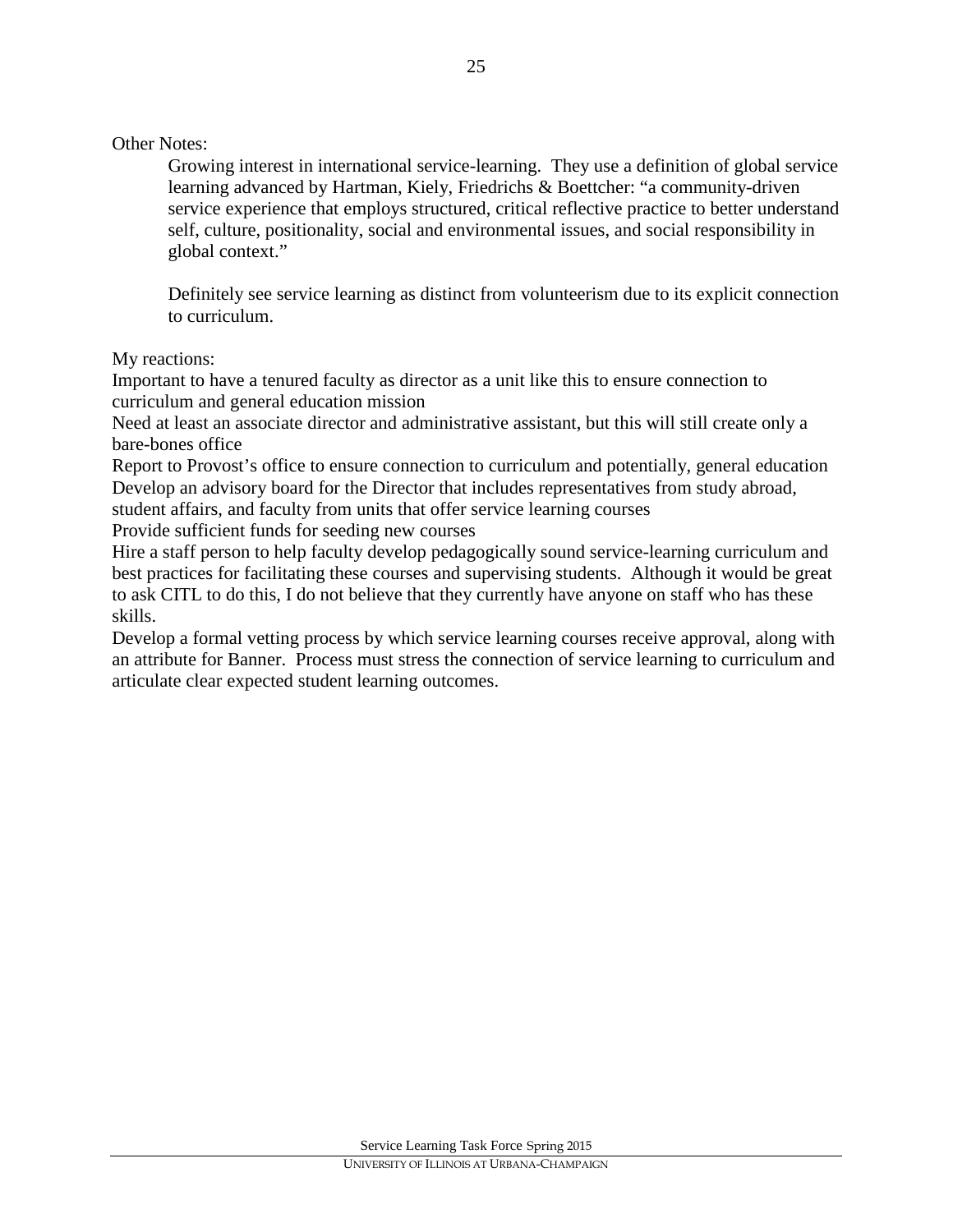### **University of Nebraska Center for Civic Engagement Linda Moody, Director**

Center for Civic Engagement – 5 years "new" – based in Student Affairs (not Academic Affairs)

- Service learning has always come from Student Affairs
- Started in Student Involvement Office student community learning
- Service learning certificate Dr. Franco
- Strong senior leadership support
- Great support from Director of Undergrad Education, Nancy Mitchell
- Main focus to start certificate for civic engagement; Nancy and Linda Major worked with all 8 college deans to get certificate approved
- University of Nebraska chancellor retiring in 1 year so going through leadership changes; VC Academic Affairs has stepped down; other changes – Student Affairs connection to Academic Affairs is Linda Mitchell
	- o Good rapport and good relationship with Associate VCs in Academic Affairs
	- o At one time, not a good relationship between Student/Academic Affairs looking forward to building relationship with new VC Academic Affairs
	- o Events that show similar things happening in several places in the University
	- o Prior to budget cuts in early 2000s, had a Teaching & Learning Center where an individual worked with Academic Affairs
	- o Have to prove themselves to Academic Affairs
- Strategic plan for Student Affairs hints strongly at notion of holistic learning, holistic experience
- UNL University of Nebraska Lincoln find it in teaching, research, and service find in land grant mission
	- o View service as given, part of mission
	- o Serve communities through teaching/research
	- o Chancellor Perlman (sp?) has called for holistic teaching for undergrads
- Try to reduce faculty time as much as possible work with career services to document experiential learning taking place
	- o Memorandum of understanding with partner
	- o Service learning directory for faculty
	- o Take care of logistics
	- o Service learning TAs again, reduce faculty workload
	- o How they can remove barriers eliminating administrative time and building community partnerships

**Certificate** 

- 12 credit hours
- 6 civic values (ACLU value rubrics)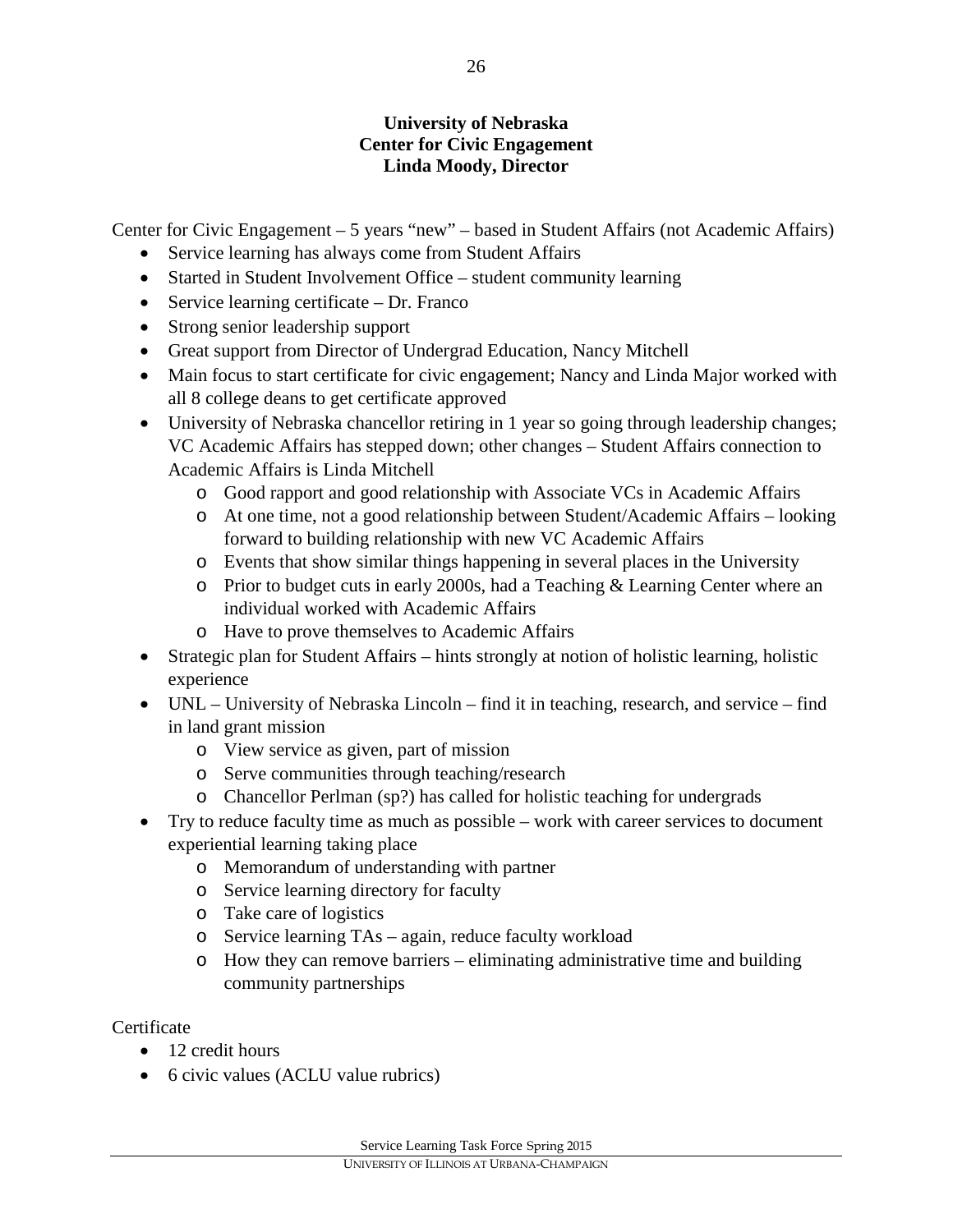• Director of Undergrad Education (Nancy) helped to get certificate approved – part of University curriculum

Faculty committee

- People knowledgeable about service learning, believed in holistic educational approach, interested in student outcomes
- Not necessarily "movers and shakers" but definitely supportive
- Taking class, civic action plan, etc.
- Faculty from each college helped them to think through vision; helped with talking to faculty, spreading the word
- Advisory committee sort of fell apart after certificate was approved still get their input from time to time, but less formalized than it once was
- Still working with Nancy (Director of Undergrad Education)
	- o Working on SL designation (for service learning) so students can find them
	- o Faculty can choose SL as designation
	- o Courses have to be re-certified every 5 years
- Faculty committee very enthusiastic in beginning when charged
	- o Selected those promoted and tenured
	- o Chose people with good rapport in college/with dean
	- o People known in discipline for their contributions
	- o In some instances, they brought people/courses to the committee, some asked tough questions playing devil's advocate but helped to think through challenges and barriers and gave them some good best practices to pursue (i.e. if you want this discipline, this is how we need to frame it)
	- o At first, all "yaysayers"; now going for infrastructure, institutionalization, sustainability, and needed minds who had gone through a couple of cycles
- Overall, has worked well and now they have progressed to some other conversations
	- o Discussions with sponsored programs and will do workshops with faculty on research appointments about notion of service learning, how grant dollars can move society/students forward
	- o Great discussion with community partners pretty broad in what they do, and go through cycles of faculty development, community partner development, administrator development; now they should have all 3 pieces working together on some initiatives

Important to tie it into the academic mission

- UN does not have Carnegie classification that should help us
- Patty Clayton workshops on reflection (IUPIU?) Brought her to campus to do some workshops on reflection – for faculty – helps with tough sell (takes too much time, etc.)
	- o What are the outcomes
	- o How do we document the learning/reflective thinking piece
	- o Should we focus so much on exams?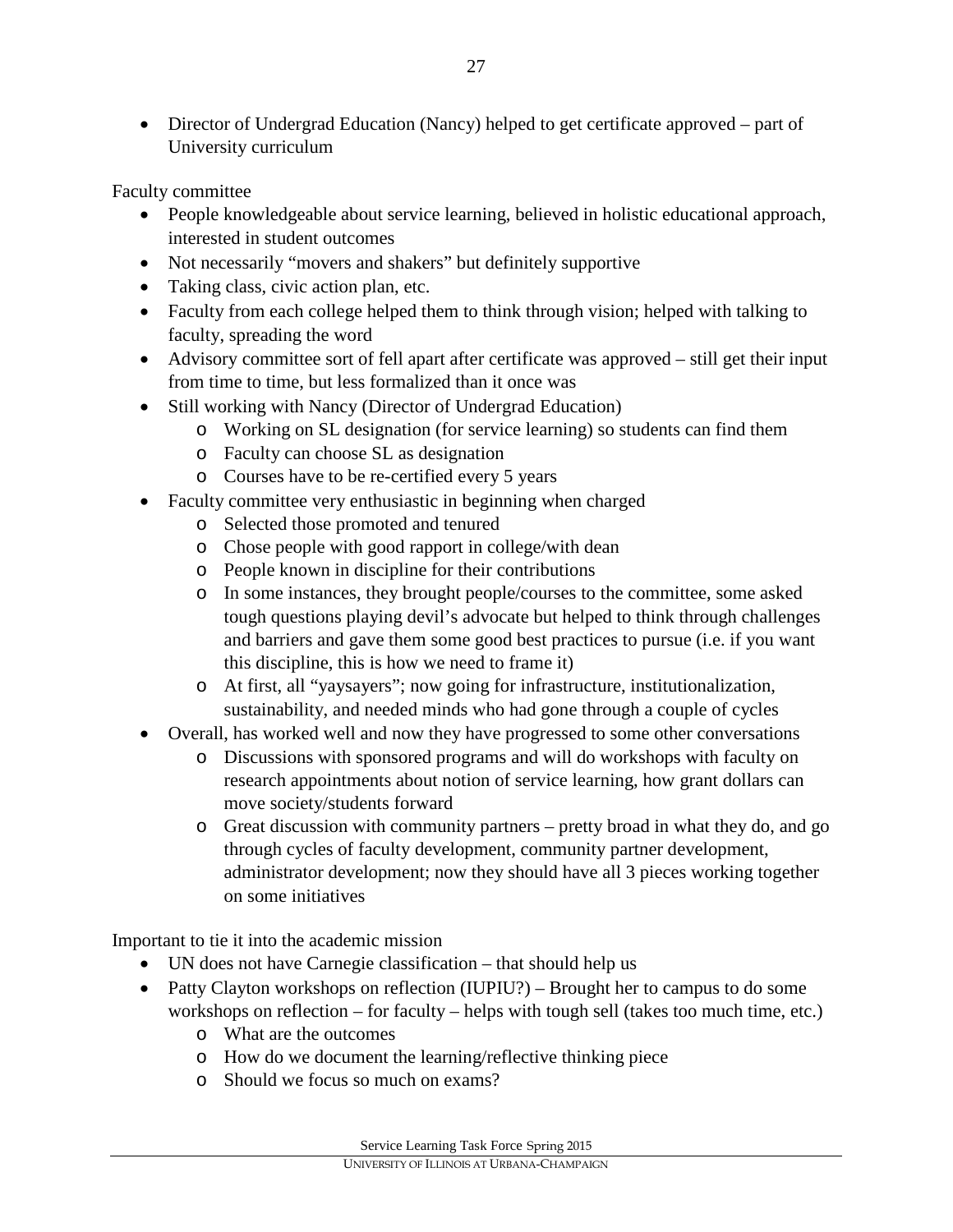#### **Butler University, Indianapolis Center for Citizenship and Community (CCC) Donald Braid, Director**

According to their website Butler University's "Center for Citizenship and Community (CCC) is a **non-profit**, **non-partisan** confluence of university and community. The CCC coordinates servicelearning **course development** and **management** intercollege **programming** to foster civic mindedness, and Butler's Indianapolis Community Requirement (ICR)" The Center Director is Donald Braid, an Illinois Alum ('78). CCC has the philosophy "that **education can help shape society** for the better, and that an **informed** and **active** citizenry has the knowledge to **manage for themselves** the political, social, and economic factors affecting their neighborhoods and lives".

The Center was initially funded by an endowment, but more recently funding shifted to partial endowment and partial funding by the Office of the Provost. The previous president was a strong advocate for the program and moved the Center to the Provost's Office.

The following history was taken from the website: "In 1996, Margaret Brabant, then Butler's chair of the political science department, founded the Center for Citizenship and Community. She envisioned an organization that would span departments, colleges, offices, and community, with the aim of encouraging civic mindedness and civic engagement. Toward this end, the CCC has partnered with local organizations and Butler students have provided leadership for and learned from programs that range from dance instruction to recording oral histories, to mentoring and tutoring, to work with Iraqi refugee families".

### **Discussion with the Director:**

The Center facilitates different types of programs on campus, three of which are described below:

### **1. Indianapolis Community Requirement (ICR)**

Requirement Structure: Students must take one course in any part of the University that involves active engagement with the Indianapolis community. Additional guidelines can be found at: http://legacy.butler.edu/ccc-faculty/icr-guidelines/

The Center for Citizenship and Community facilitates by:

- **consulting** at every stage of the development of an ICR/SL course
	- o offers \$500 to faculty for ICR course development faculty propose courses
- helping to **identify** partner sites wherein to stage the service-learning
- **assisting** with post-course assessment strategies
- **supporting** projects through Service-Learning Course Fund Grants or assistance in securing external grants to support service learning and community outreach efforts
- 2. ICR Faculty Fellows Program
	- Review proposals for ICR courses
	- Meet with faculty to design courses and projects
	- Receive \$2000 stipend